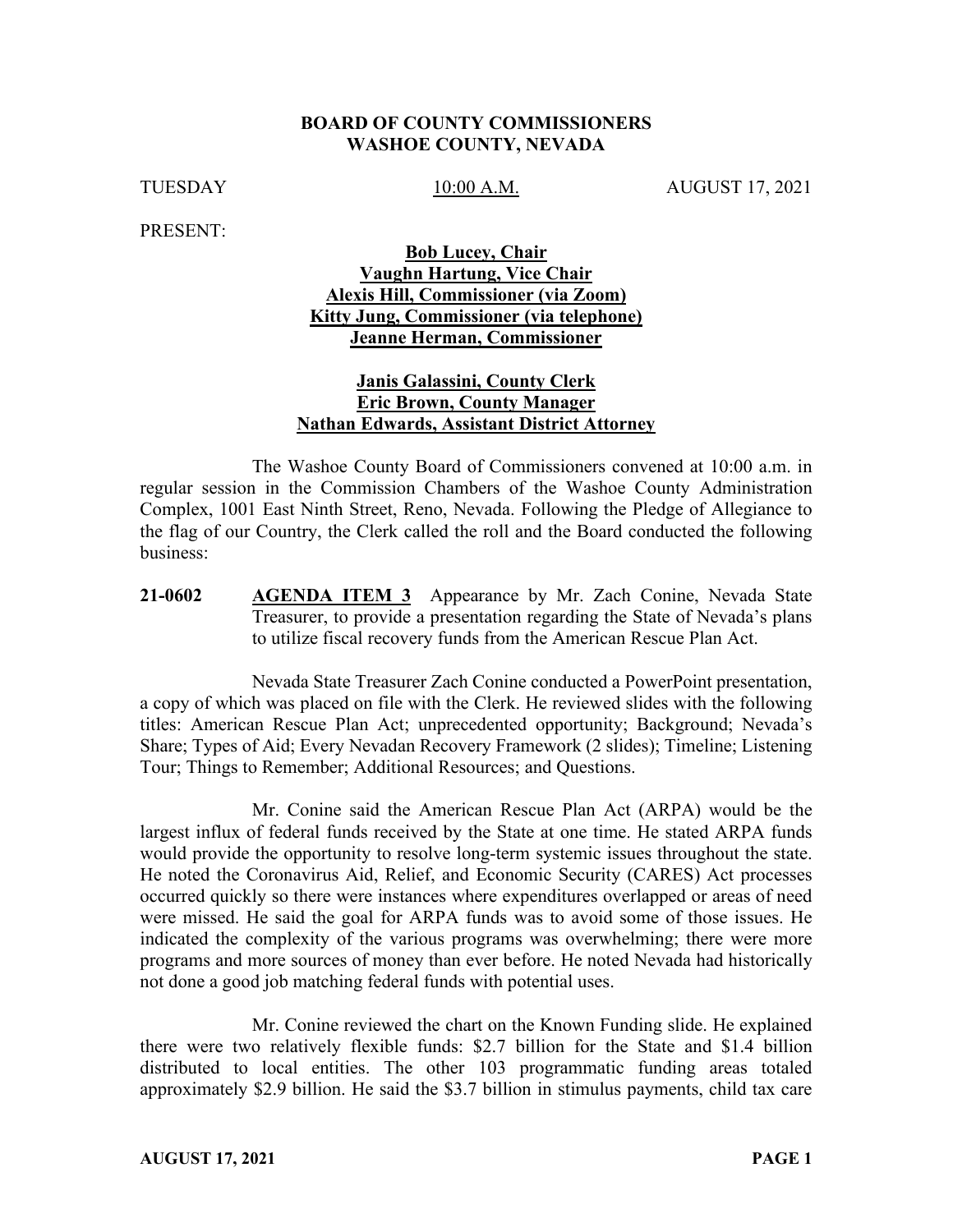credits, exchange costs for people buying insurance, and additional unemployment payments were not included in these figures. He explained the ARPA funds would be distributed in three types of aid, with the quasi-discretionary funds allowing some choices and the discretionary aid providing more choices. He stated the discretionary aid was constrained by a complex set of rules.

Mr. Conine explained the Every Nevadan Recovery Framework (ENRF) presented a difficult decision about dealing with immediate needs as well as long-term systemic needs. He said the focus was to provide a sandbox large enough to accommodate needed projects while keeping them constrained within the guidance. He stated Senate Bill 461 codified the list of priorities so that moneys could be decided through the interim finance committee. He indicated the statewide listening tour would encompass 75 events in 75 days, during which Nevadans would provide feedback to help build a better Nevada. He said a survey at www.nevadarecovers.com would provide the qualitative information needed to inform the legislature and the governor. The website also had a form that could be used to outline solutions for community issues. He noted all suggestions, both detailed and vague, would be compiled and released publicly so they could be tracked. Tracking the use of funds was not only in accordance with best practices, but also part of the treasury guidance and direction from the White House. He explained the second step would be to compile all resident input and group ideas into areas of subject matter so resources could be obtained. He noted resource availability would differ between counties and cities throughout the state. He said the legislature would then help establish one statewide plan for each subject area, which would avoid duplication of funds. He expected the first step would take 75 days, but the second step would take more time. Some ideas would address obvious needs while others would require more time to be solidified.

Mr. Conine mentioned ARPA funds could be supplemented by other funding sources. The infrastructure bill, which had been passed by the Senate, would provide approximately \$3 billion if it passed through the House in its current form. The reconciliation bill, which was expected to pass, would provide another \$5 to \$7 billion to the State of Nevada. In addition, general fund dollars and Nevada's State Infrastructure Bank (NSIB) provided funding sources, so different pools of capital were available. The goal of the ENRF was to compile all needs, identify resources, and create a plan so the State would be ready when future dollars were received. He summarized the ARPA funds provided an opportunity to affect significant generational change if the process was done correctly.

Vice Chair Hartung asked Mr. Conine to define state infrastructure. Mr. Conine replied the State thought of infrastructure broadly but within the category of capital assets. He mentioned a bill to expand the NSIB had passed during the last legislative session. The NSIB was created in 2017 to help with some state-level planning for projects that were not necessarily in the State's purview. He said infrastructure in the traditional sense included bridges and roads, but it also included telecom which people needed for work and housing. He said the ability to build and support housing was needed. He indicated the work done at the State level was mostly done through private activity bonds and the Board of Finance, so it included conduit issuances and public/private partnerships.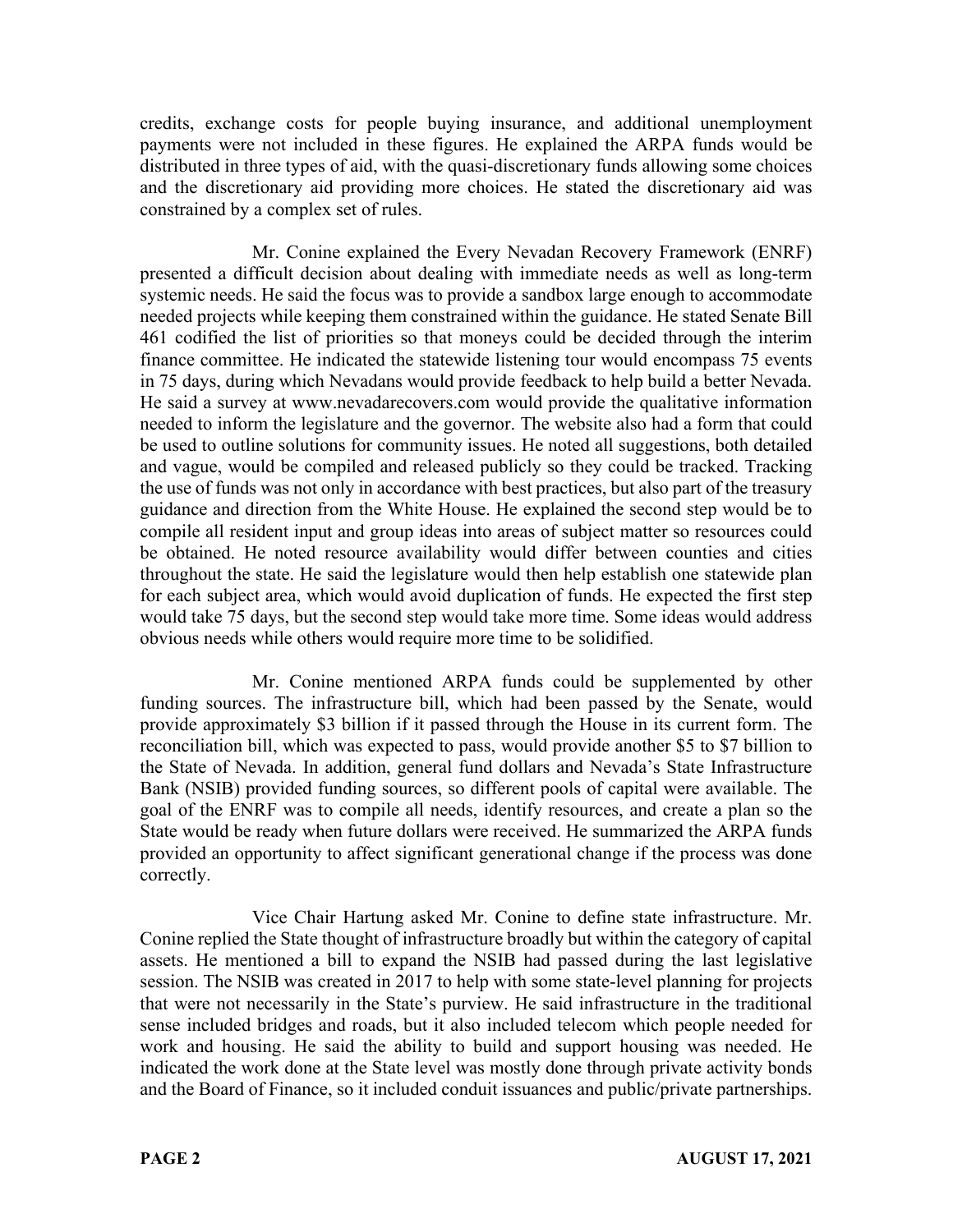He thought of infrastructure pretty broadly because it was time that Nevada invested in itself.

Vice Chair Hartung observed that southern Nevada, specifically Clark County, had received the bulk of funds from similar programs in the past. He asked whether the other counties throughout the state could expect a more even distribution of funds. He noted the need for broadband infrastructure in rural counties was significant, and wastewater presented the biggest challenge because of aging infrastructure throughout the state. He believed water was the state's most precious resource, and being able to deliver Class A+ water was important.

Mr. Conine responded southern Nevada had technology that made the Southern Nevada Water Authority and the Southern Nevada Water District into some of the world leaders in water treatment. Putting that technology in place required a significant capital investment. He thought those programs should be evaluated for possible implementation in other areas of the state. He said money for water, wastewater, and broadband were set aside within ARPA, so he suggested those types of projects should be part of the conversation. He explained two considerations would determine where investment of funds would be allocated: population size and COVID-19 (C19) impact. He noted 73 percent of the state's population lived in Clark County, so it would be reasonable to expect that 73 percent of funds would be spent there. The impact of C19 would be determined by a review of counties, census tracks, individual areas, and community level impacts. He said the funds became less restricted when they were invested in qualified census tracks or areas where C19 exacerbated long-term issues. He suggested northern Nevada had overreached over the past 30 years when it came to capital spending, particularly in transportation. He thought the process for investing these funds would include providing broadband for every person in Nevada. He acknowledged the project would be more expensive in rural counties, but the resources and direction were available to fix this issue for everyone.

Vice Chair Hartung opined some funds needed to be invested in research, such as that being performed by the Nevada Water Innovation Institute at the University of Nevada, Reno. He recommended investments in both universities for research which might help solve some issues. Mr. Conine agreed with Vice Chair Hartung's suggestion about research being part of the process in defining a plan. The goal was to deal with immediate, mid-term, and long-term needs including technology and research. The work would involve balancing all of the state's needs at the same time, while making sure to use all available federal dollars effectively.

Commissioner Hill mentioned she attended one of the engagement sessions the prior week. She believed the community engagement efforts were important and she looked forward to the County implementing similar outreach efforts. She said staff was working to compile a list of capital improvement plan projects the County could possibly complete by partnering with the State. She noted the Board had taken an active role on the Nevada Housing Coalition's task force for housing. One of the things they would recommend was supportive housing projects. She said permanent housing support for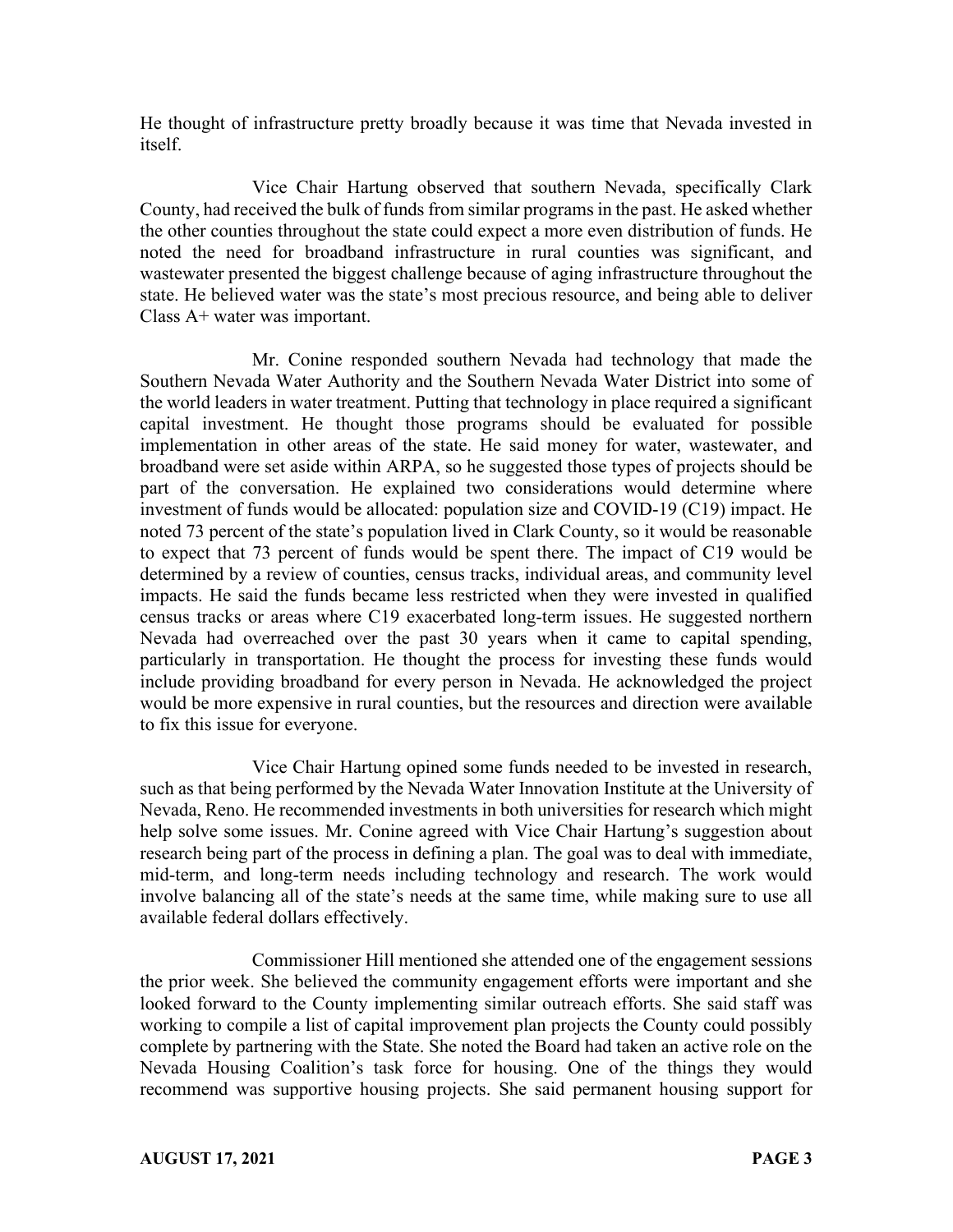people who were unable to live on their own had been identified as a need by all experts in the community. Mr. Conine expressed hope that the County would share its findings with the State. He thought this process would create a significant data sharing opportunity between the State, counties, and cities.

Commissioner Jung thought smoke-filled summers had unfortunately become typical. She inquired about options for improving indoor air quality for State, County, and City buildings including the jail. She mentioned using some ARPA funds to retrofit or rebuild buildings, as well as to hold California accountable for the fires and the smoke coming into the valley. She noted there currently was no accountability, and many staff hours went into writing letters asking for forgiveness when Environmental Protection Agency air quality standards were not met. She acknowledged the outdoor air quality would require a significant amount of legal, financial, and political work. She reiterated her primary concern was the unhealthy indoor air quality of government buildings, which correlated with higher levels of C19.

Commissioner Jung mentioned the issues faced during the pandemic by parents of children in kindergarten through eighth grade (K-8) who relied on the education system to provide adult supervision so they could work. She noted the County transferred library staff to help with contact tracing so schools could stay open, allowing parents to work. She expressed a desire to see something transformative in the K-8 education system, possibly year-round, which would provide reliable adult supervision. Mr. Conine said approximately \$330 million had been designated specifically for childcare. He indicated Nevada had a different issue than other states because of the lack of childcare providers and facilities, so the State could not simply give people childcare vouchers. He thought seeking innovative solutions made sense and he looked forward to receiving childcare suggestions through the outreach process. In response to Commissioner Jung's questions about air quality, he said the use of funds to retrofit buildings to improve air quality would have a direct correlation to the pandemic. Other states were considering similar projects, so he looked forward to receiving those suggestions.

Commissioner Jung commended Mr. Conine for his ability to present abstract information in an interesting and concrete manner. Chair Lucey thanked Mr. Conine for the presentation and said the discussion had been phenomenal. He stated he would stay in contact with Mr. Conine and his staff throughout the ARPA process as Washoe County's challenges were identified.

# **21-0603 AGENDA ITEM 4** Public Comment.

Ms. Patricia Toone mentioned her grandson was present in Chambers for a lesson about government because September 17 was Constitution Day. She expressed surprise about the general lack of knowledge of Constitution Day. She opined restoring the solid political and economic principles of the Constitution could restore nearly every problem in America. She said she sent the commissioners an email on August 9 regarding Constitution Day but had not yet received a response. She believed Constitution Day could provide an opportunity to unite the community.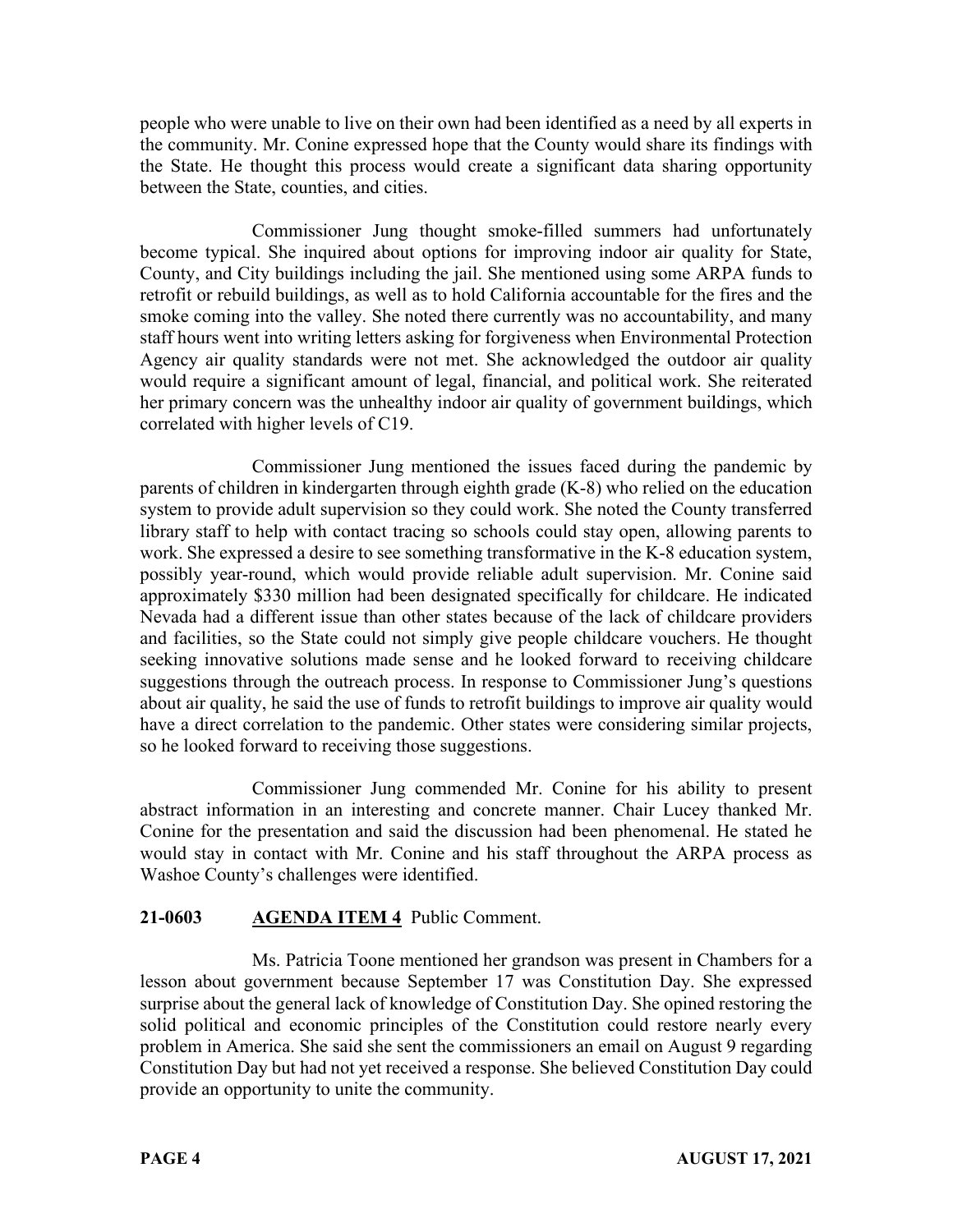Ms. Darla Lee expressed dismay that many people blindly obeyed Dr. Anthony Fauci's belief that Americans should forgo some liberties and get a COVID-19 (C19) shot for the good of all. She noted many people blamed non-vaxxers for the rise of the delta variant, but vaccinated people had also contracted it. She noted the Centers for Disease Control and Prevention (CDC) recommended pregnant women and nursing mothers receive the shot despite not participating in the testing. She spoke about vaccine passports, open borders, inflation, and Afghanistan.

Ms. Val White paraphrased from an article about the Nuremberg Code. She asked why the government was spending millions of taxpayer dollars to coerce people to take the C19 shot, which she asserted was illegal. She said the Board was breaking the Nuremberg Code, contributing to the division of the nation, and being dismissive of the risks of the vaccine. She asked whether the commissioners experienced concern about the violation of constitutional rights.

County Clerk Jan Galassini distributed a document submitted by Mr. James M. Benthin to the Board and placed a copy on file. Mr. Benthin stated he opposed the slow erosion of citizens' rights. He stated there were laws to protect people from assumptions and generalizations. He asserted mandates were against the law unless individuals were a direct threat to the health, safety, and welfare of others. He said the assumption that anyone who did not cover their face or receive a C19 shot was a direct health threat was against the law. He read the legal definition of direct threat.

Ms. Janet Butcher said she sent an email regarding street drugs to each commissioner but only received an automated response. She believed the crisis at the borders with drug cartels should be a concern for county, city, and state governments. She inquired why the Board had not demanded the current administration put a stop to the open border policy in light of the drug and human trafficking crises and the spread of C19's delta variant. She noted August 31 was National Drug Awareness Day.

Mr. Kenji Otto displayed his hat on the projector, an image of which was placed on file with the Clerk. He said the United States had entered a new era with a Marxist agenda and a lack of representation, and it had been disgraced a second time in Afghanistan. He spoke about the Constitution and the U.S. flag. He believed the country was in an era of government lawlessness with millions of people coming across the border illegally. He believed people who wore masks subscribed to the Marxist agenda.

Ms. Diane Craig read an article by Wayne Allyn Root in which Mr. Root drew parallels between the 1938 gestapo and current mandates and vaccine requirements.

Ms. Galassini distributed a document submitted by Ms. Pam Roberts to the Board. Ms. Roberts said she followed Board meetings related to restructuring or expanding the role of citizen advisory boards (CABs), adding she had provided public comments in support of expanding the issues CABs could consider. She expressed confusion about Agenda Items 9 and 10 and concern about circumventing Open Meeting Law. She inquired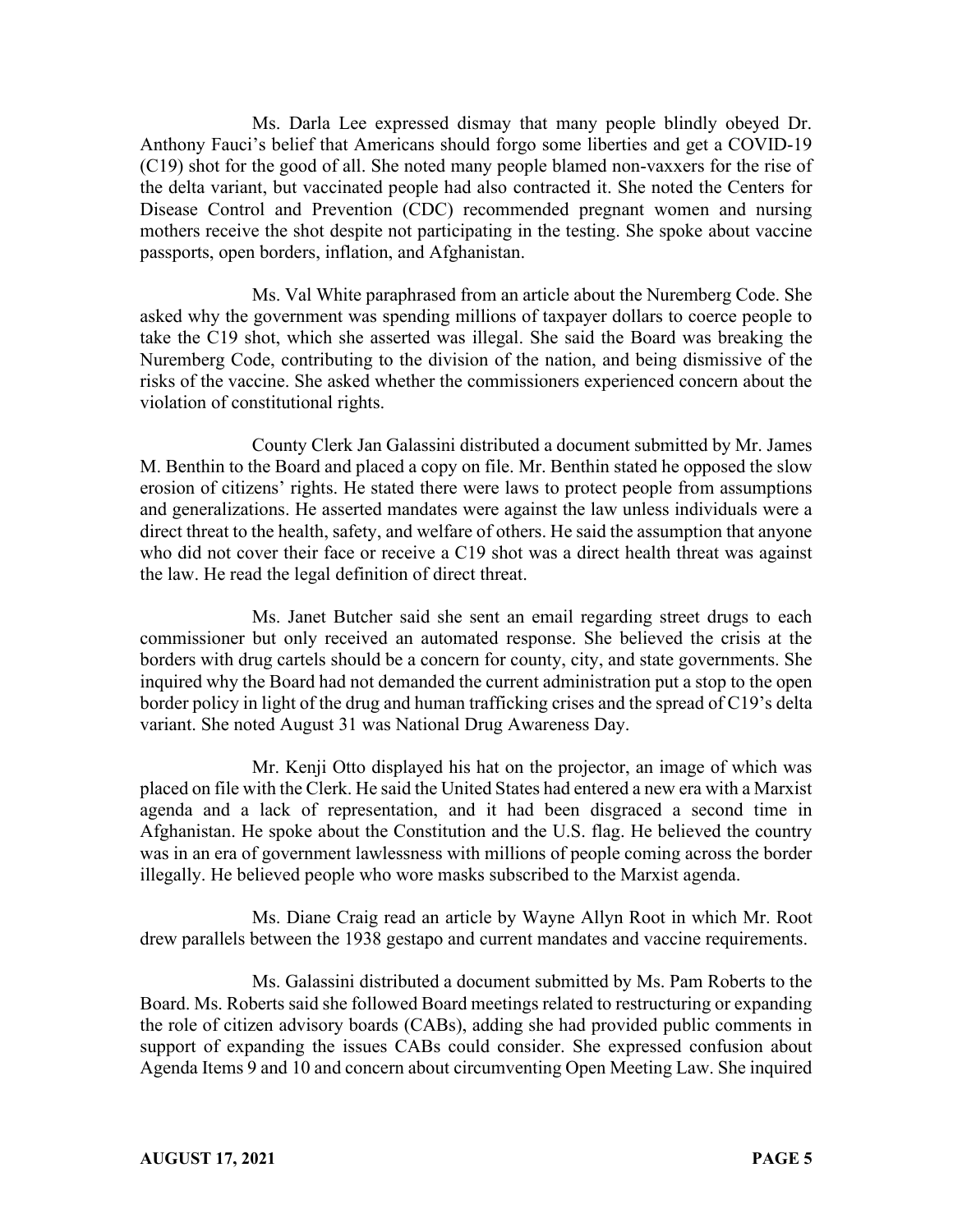who would ensure developers fulfilled their responsibilities in good faith. She noted the lack of community member involvement in items regarding the CAB program.

Mr. Kelby Peeler encouraged the Board to contact the most vulnerable in the community when considering how American Rescue Plan Act (ARPA) funds would be spent. He thanked Commissioner Hill for scheduling a homelessness solutions meeting on August 19. He believed having more forums with those most affected was a necessary step to ensure the County addressed critical needs. He thought affordable housing and wraparound services needed to be considered when addressing houselessness in the region. He looked forward to more opportunities for community dialogue.

Ms. Katherine Snedigar displayed a document, a copy of which was placed on file with the Clerk. She said nothing in the mandates would allow the Board to tell the general public to wear a mask. She noted nurses only wore masks for 15 minutes before getting new ones. She believed the number of C19 cases did not matter because none of those cases turned into deaths or hospitalizations. She asserted the C19 variant cases were individuals who had received the C19 shot.

Mr. Benjamin Mendez-Plancarte said he was the Policy Director for Faith in Action Nevada, an organization that advocated for racial, social, and economic justice. He encouraged the Board to seek community input so ARPA funds would be invested to improve the community beyond pre-C19 conditions. He believed keeping people housed was a priority. He mentioned Assembly Bill 486 provided a mediation program for individuals facing eviction, but the program required a \$71 filing fee. He hoped the County could use ARPA funds to provide waivers for individuals at risk of eviction.

Ms. Betty Bishop said the volunteers of the St. Vincent De Paul Society witnessed the hardships and devastation caused by the C19 pandemic, such as increases in unemployment and homelessness. She stated the input of local non-profit organizations included the need for additional affordable housing, reliable transportation, and improved mental health services. She urged the County to consider the Nevada Housing Coalition's recommendations for identifying multi-family development, permanent supportive housing, the preservation of existing housing, and incentives for homeownership.

Ms. Megan Hall asserted mask mandates caused the disenfranchisement of residents' choice to medical freedom. Vulnerable individuals could continue to wear masks, get shots, and protect themselves. She believed scientific data about mask efficiency rates and the effects of long-term social distancing had not been taken into account. She acknowledged individuals had the responsibility to stay home when they were sick but expressed concern about companies that mandated vaccination for all employees. She asked the Board to help the medical system better prepare for situations like C19.

Ms. Valerie Fiannaca thanked the Board for the proclamation regarding overdose awareness. She said her son died of an intentional heroin overdose. She believed the County needed to address the issues at the root of homelessness, including mental illness, alcoholism, and drug addiction. In her experience, many individuals were not aware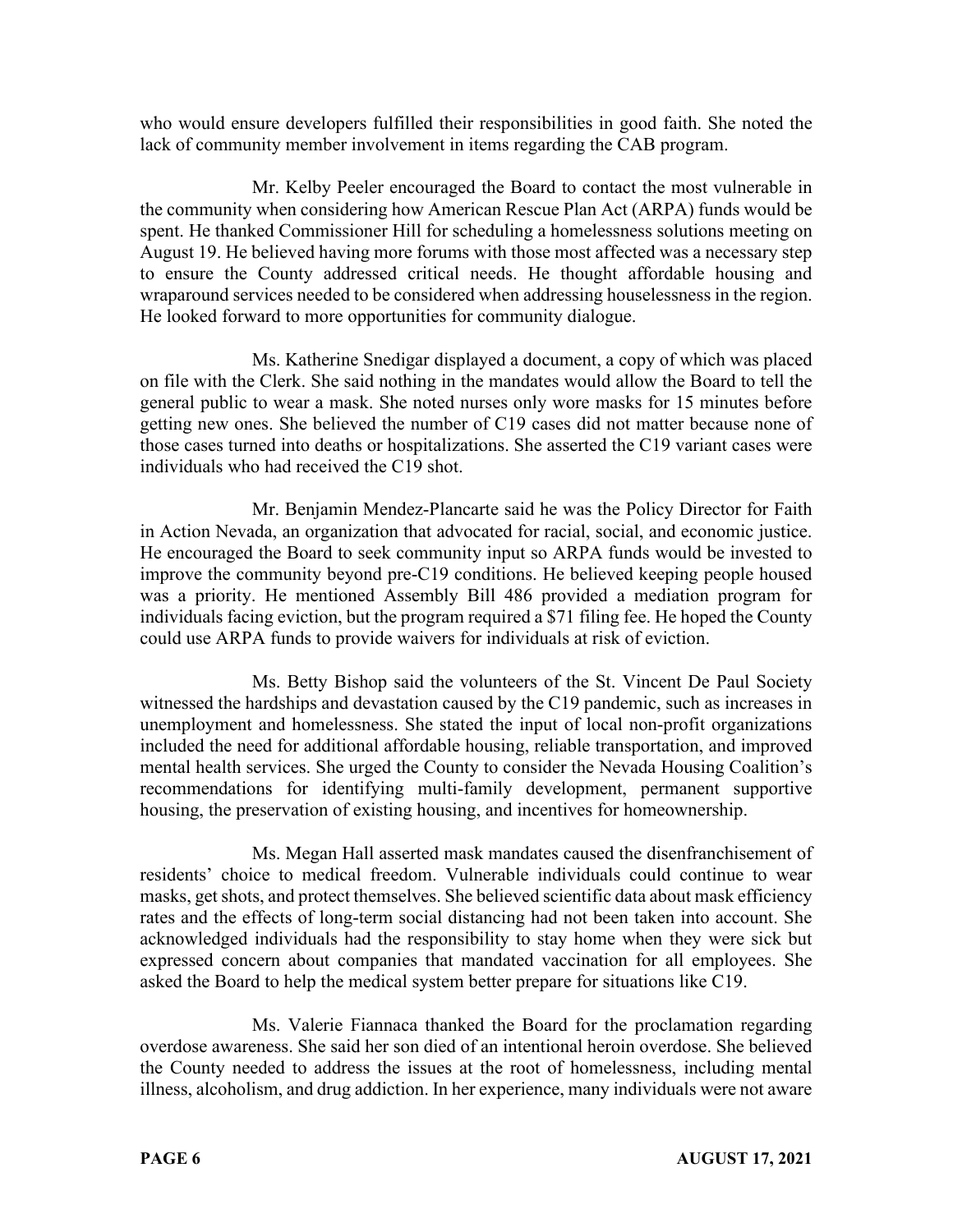of their illness until they became sober. She asserted homeless individuals needed appropriate treatment before they were housed because providing housing without treatment would be ineffective.

Mr. Bruce Foster displayed a document, a copy of which was placed on file with the Clerk. He mentioned his ancestor fought in the Revolutionary War against a tyrannical government and opined current government mandates were similarly tyrannical. He spoke about the United States Constitution and the Bill of Rights. He encouraged the commissioners to read an email he had sent with the testimony of Dr. Stock.

Ms. Galassini advised the Board she received emailed public comments from Ms. Elise Weatherly and Ms. Barbara Mathers, which she placed on the record.

**11:15 a.m. The Board recessed.**

# **11:31 a.m**. **The Board reconvened with all commissioners present.**

# **21-0604 AGENDA ITEM 5** Announcements/Reports.

County Manager Eric Brown highlighted Consent Agenda Item 8H1, which provided the first summary of the Incline Village/Crystal Bay settlement payments. He noted the County had an agreement to share that information. He said he would work with County Treasurer Tammi Davis to provide any supplementary information the Board might request.

Mr. Brown noted the proposal for Agenda Item 9, which would address the citizen advisory boards (CABs), had been developed after staff sought community input. He said he personally engaged in multiple meetings with many CAB presidents and non-CAB community members to seek that input. In response to public comments regarding this item, he assured the Board staff had sought community input.

Commissioner Hill stated she was not attending the meeting in person because she anticipated the public would not comply with Governor Steve Sisolak's directive to wear masks indoors. She disclosed she was pregnant and, although she was vaccinated, she had elected not to place herself at risk. She hoped the Board could reconsider having the community participate in the meetings via Zoom given the levels of COVID-19 community spread with the delta variant. This would allow members of the public to provide input even if they felt uncomfortable attending meetings in person or if they lived in more remote areas of the county.

Commissioner Herman suggested moving Agenda Items 9 and 10 to a future meeting. She received messages and listened to public commenters' concerns regarding the two items, and suggested waiting until connections were made with all CAB members before addressing those items.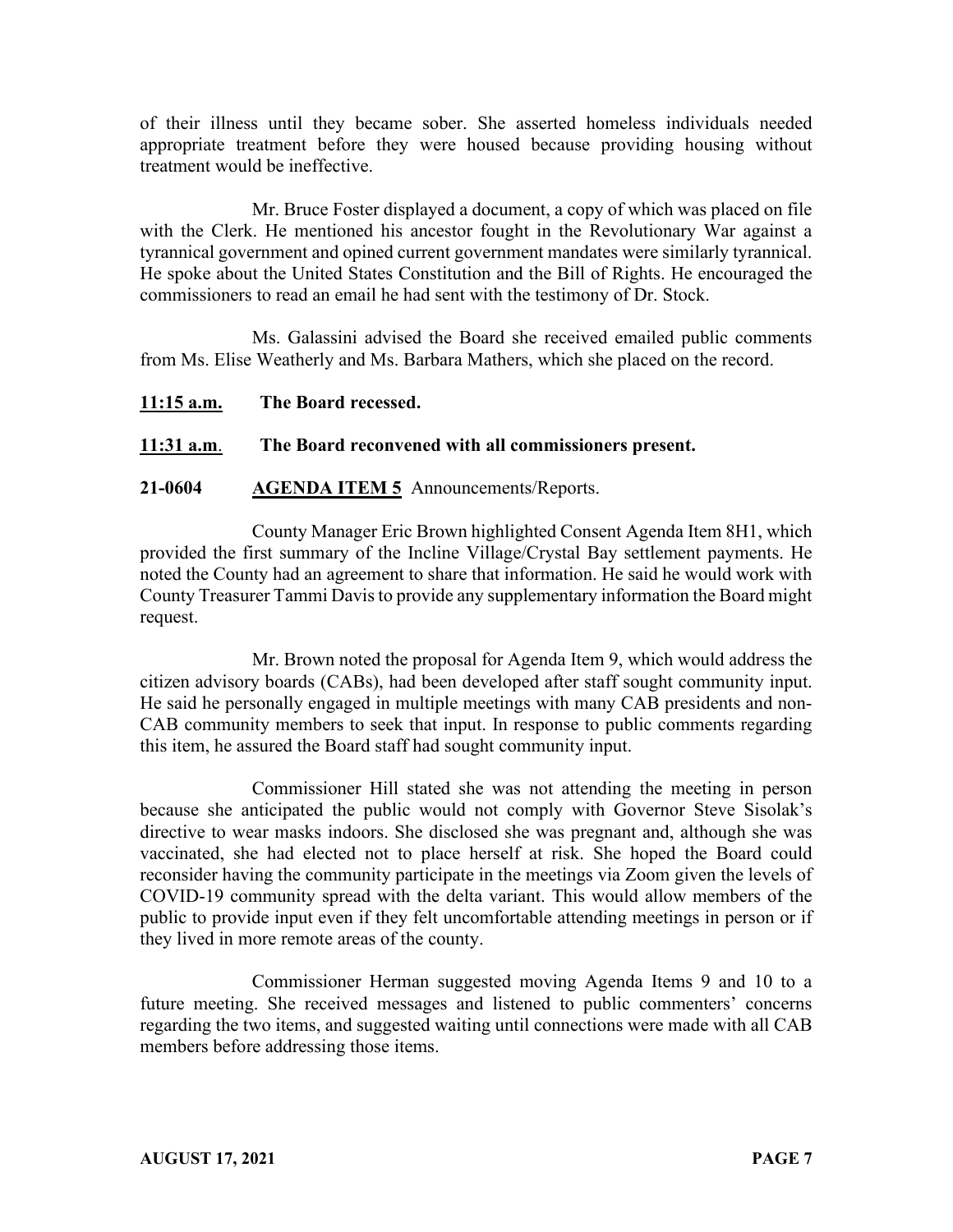Vice Chair Hartung noted the County received a road safety audit for Pyramid Highway from the Nevada Department of Transportation. He stated the traffic on Pyramid Highway had been severe for some time. He looked forward to receiving recommendations from County staff and the Truckee Meadows Fire Protection District. He hoped the State could be persuaded to advance this issue's priority. He expressed frustration about the amount of funds allocated to southern Nevada compared to northern Nevada. He asserted the issue would have been fixed years prior if the condition existed in southern Nevada.

Vice Chair Hartung thanked staff for their work on getting stop signs and speed bumps installed on many residential streets, which would greatly contribute to the safety of those neighborhoods. He listed the various intersections at which stop signs and stop lights had been installed. He noted he would continue to work on having a stop light installed on Egyptian Drive and Sunset Springs Lane, which he asserted was a dangerous intersection.

# **DONATIONS**

- **21-0605 6A1** Recommendation to accept the donation of a Smallpond software license including 5 years of support and 50 RapidHIT ID Investigator sample cartridges from Thermo Fisher Scientific [total estimated value of \$105,000.00] to the Washoe County Sheriff's Office Forensic Science Division (WCSO-FSD). This donation will allow the laboratory to process portions of crime scene samples with high amounts of DNA on the RapidHIT ID and then search them against the offender DNA collection using the Smallpond software. Sheriff. (All Commission Districts.)
- **21-0606 6B1** Recommendation to accept a donation of [\$120.36] retroactive to June 30, 2021 from the David Hamilton Trust Account to fund the ongoing operations of the Washoe County Law Library and direct the Comptroller's Office to make the necessary budget amendments. District Court. (All Commission Districts.)
- **21-0607 6C1** Recommendation to: (1) acknowledge and accept various items donated totaling an estimated market value of [\$19,664.50]; and (2) accept donations to the Human Services Agency - Senior Services Fund to support operations of the Washoe County Senior Centers in the amount of [\$1,788.00] retroactive for the period March 21, 2021 through June 30, 2021; and direct the Comptroller to make the necessary budget amendments. Human Services Agency. (All Commission Districts.)
- **21-0608 6C2** Recommendation to: (1) acknowledge and accept various items donated totaling an estimated market value of [\$3,461.50]; (2) accept donations from various donors to Washoe County Human Services Agency Child Protective Services Fund to support welfare activities in the amount of [\$800.00] retroactive for the period May 21, 2021 through June 30, 2021;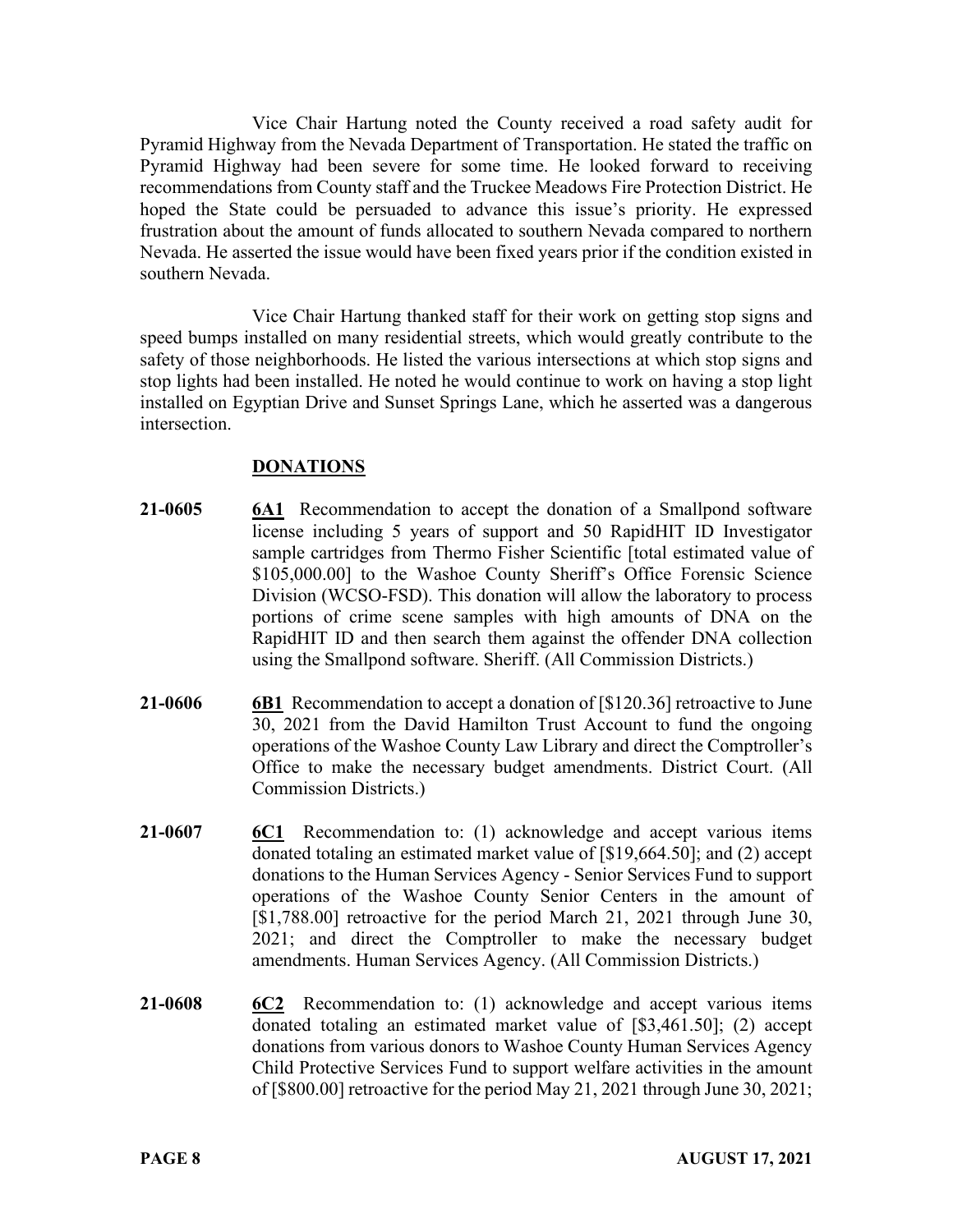and direct the Comptroller's Office to make the necessary budget amendments. Human Services Agency. (All Commission Districts.)

Commissioner Jung said Washoe County could not do everything it did without the donations of its residents, adding their generosity during her 14-year tenure had been outstanding. She noted many items donated by residents were nice but not necessarily things the County could include in its budget. She thanked residents who made donations.

There was no response to the call for public comment.

On motion by Commissioner Jung, seconded by Vice Chair Hartung, which motion duly carried on a 5-0 vote, it was ordered that Agenda Items 6A1 through 6C2 be accepted.

#### **PROCLAMATIONS**

**21-0609 7A1** Proclaim August 31, 2021 as International Overdose Awareness Day.

Vice Chair Hartung mentioned Ms. Valerie Fiannaca, who had been gracious enough to speak about her family's experience. He noted Ms. Fiannaca's son attended school with his children, and he expressed gratitude for people like Ms. Fiannaca who shared their experiences to inform others.

Vice Chair Hartung read the proclamation and presented it to Ms. Britany Wiele, Program Manager at Join Together Northern Nevada. Ms. Wiele said her organization worked on promoting awareness about substance use in the community, so she really appreciated the Board's support.

Vice Chair Hartung asked Ms. Fiannaca to say a word about her experience. Ms. Fiannaca thought the numbers of suicides and overdoses were incorrect because the two overlapped. She said many people who had addictions committed suicide. She asserted the issue of homelessness would never be resolved if addiction, alcoholism, and mental illness were not addressed. She brought up her son, who had been an excellent student until he dropped out of high school two months before he graduated. She said nobody recognized he was in distress. She stated many individuals with addiction issues were unable to recognize their illness until they got sober. She spoke about the Nevada Mental Health Institute, where individuals who were arrested were sent to receive treatment, but that was no longer an option. She believed not having forced treatment was a mistake. She said her son had gotten sober several times, but he always relapsed because long-term treatment was not available in the county. Her son had committed suicide by intentional overdose when he saw the hopelessness of the lack of treatment options. She asserted more treatment options were needed in the Washoe County.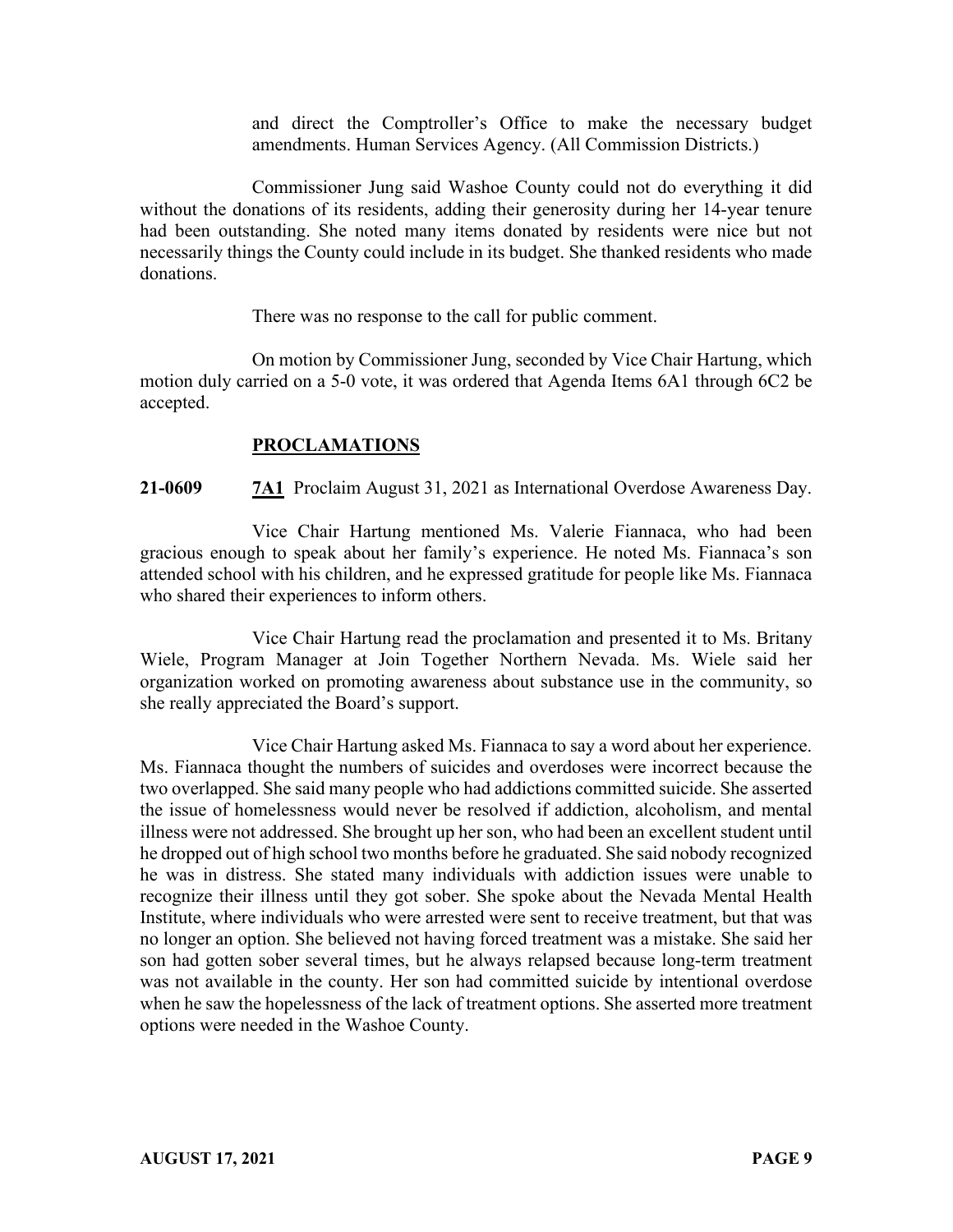**21-0610 7B1** Proclaim September 2021 as National Preparedness Month.

Vice Chair Hartung read the proclamation. There was no response to the call for public comment.

On motion by Vice Chair Hartung, seconded by Commissioner Herman, which motion duly carried on a 5-0 vote, it was ordered that Agenda Items 7A1 and 7B1 be approved.

#### **CONSENT AGENDA ITEMS** – **8A1 THROUGH 8H1**

- **21-0611 8A1** Acknowledge the communications and reports received by the Clerk on behalf of the Board of County Commissioners, including the following category: Budgets. Clerk. (All Commission Districts.)
- **21-0612 8B1** Recommendation to approve the Second Modification of Parking License Agreement between Washoe County and the City of Reno Redevelopment Agency (Agency), retroactive to August 1, 2021 through July 31, 2024, for the county to pay the Agency to provide for the use of up to 100 parking spaces for the county's benefit within the Parking Gallery located at 135 North Sierra Street [not to exceed \$57,228 annually]. Community Services. (Commission District 3.)
- **21-0613 8B2** Recommendation to approve a Quitclaim Deed authorized by the Truckee Meadows Water Authority (TMWA) to accept a land donation of + 1.12 acres, APN: 008-382-01, [Assessed Value of \$105,000], located at 1905 E. 4th Street, Reno, NV 89512, adjacent to the Cares Campus and authorize the Chair to act on behalf of Washoe County to execute and deliver any and all documents as may be necessary or appropriate to accomplish the acceptance of this land donation. If approved, this item would result in ownership of the parcel being transferred from TMWA to Washoe County. The intended use is for a Northern Nevada Hopes clinic to serve the Cares Campus and surrounding area. Community Services. (Commission District 2.)
- **21-0614 8C1** Authorize contracted temporary service employees to drive Washoe County vehicles while conducting COVID-19 Response and Vaccination Operations for the Washoe County Health District, all Divisions. Health District. (All Commission Districts.)
- **21-0615 8D1** Recommendation to approve a reclassification of a vacant Administrative Assistant II, pay grade L in the Community Services Department to a Community Outreach Coordinator, pay grade N as approved by the Job Evaluation Committee on August 12, 2021, and move the position and assigned budget into the Manager's Office - Communications Division to provide additional support to the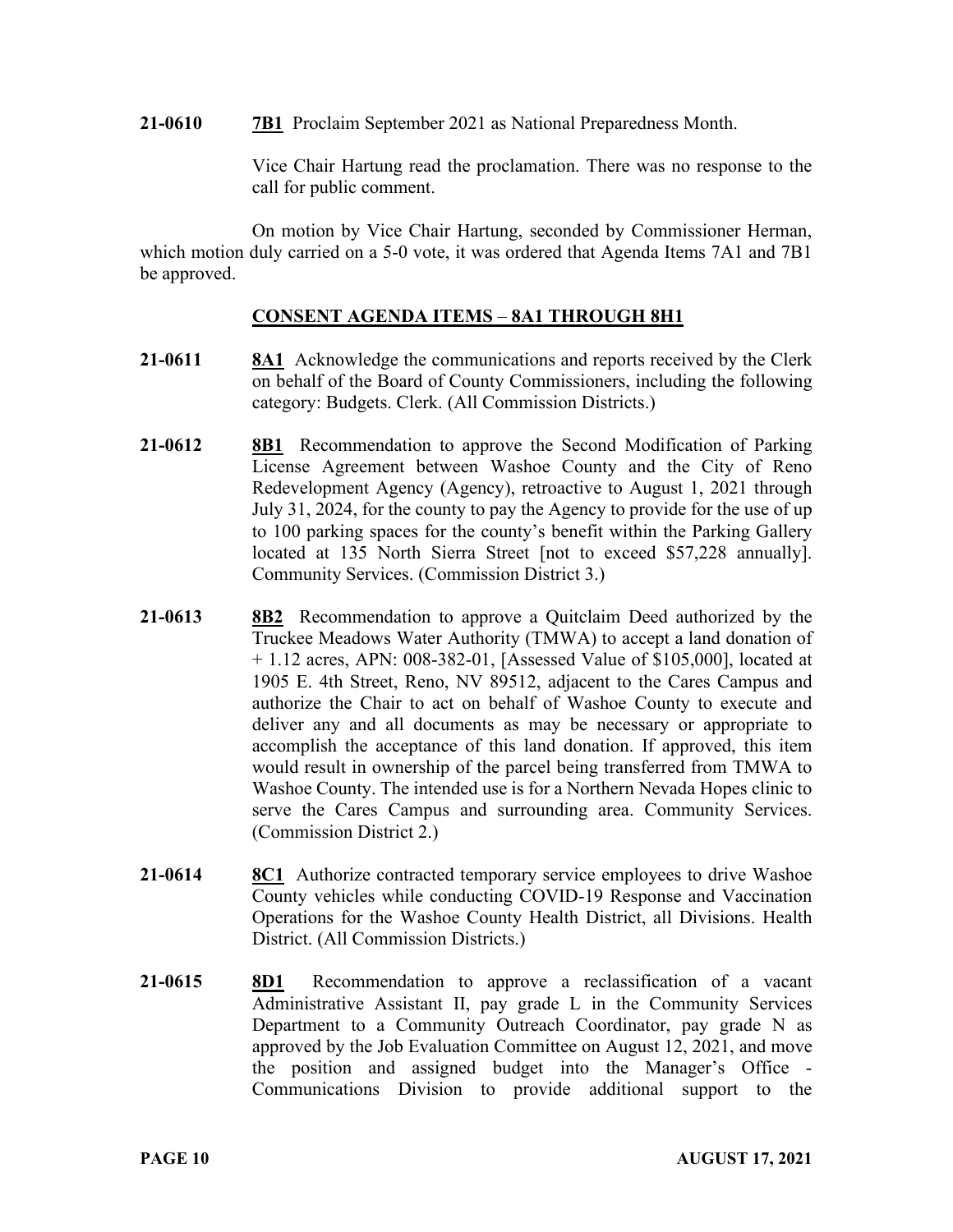Commissioner Engagement Program; and new job evaluations for the Chief Alternative Sentencing Officer, increase from pay grade R to T, and Alternative Sentencing Sergeant, increase from pay grade O to P as reviewed and evaluated by Korn Ferry; authorize Human Resources to make the necessary changes effective August 17, 2021; and direct the Comptroller's Office to process a net zero cross-function budget appropriation transfer. [Net fiscal impact \$39,057] Human Resources. (All Commission Districts.)

- **21-0616 8E1** Recommendation to approve Interlocal Contract Between Public Agencies between the State of Nevada Department of Health and Human Services Division of Child and Family Services (DCFS) and Washoe County to provide psychiatric care to children in care in accordance with established policy, professional training, experience and community standards conducted by Fellows in the UNR Department of Psychiatry in an amount not to exceed [\$15,485.60]; effective upon approval through September 30, 2022; and if approved, authorize Chair to execute the Contract. Human Services Agency. (All Commission Districts.)
- **21-0617 8E2** Recommendation to accept a subaward from the State of Nevada Department of Health and Human Services, Division of Child & Family Services in the amount of [\$35,000; no County match] retroactively from July 1, 2021 through June 30, 2022 to provide public awareness and education on infant safe sleep habits; authorize the Director of the Human Services Agency to execute the subaward and related documents; and direct the Comptroller's Office to make the necessary budget amendments. Human Services Agency. (All Commission Districts.)
- **21-0618 8F1** Recommendation to accept a Specialty Court General Fund Allocation from the Judicial Council of the State of Nevada to the Sparks Justice Court [\$31,550 for FY22, no match required], paid in quarterly installments retroactive to July 1, 2021, grant end date June 30, 2022; and direct the Comptroller to make the appropriate budget amendments. Sparks Justice Court. (All Commission Districts.)
- **21-0619 8G1** Recommendation to adopt Washoe County Brand and Social Media Policies. If adopted, this policy would include use of the county logo and related insignia, website content on county webpages, social media including parameters on comments posted by the general public, video including operation of WCTV and print management concerning the use of vendors for production of county communications. Manager's Office. (All Commission Districts.)
- **21-0620 8G2** Recommendation to approve a 2021 Nevada State Emergency Response Commission (SERC), Hazardous Materials Emergency Preparedness (HMEP) Mid-Cycle grant from State of Nevada SERC for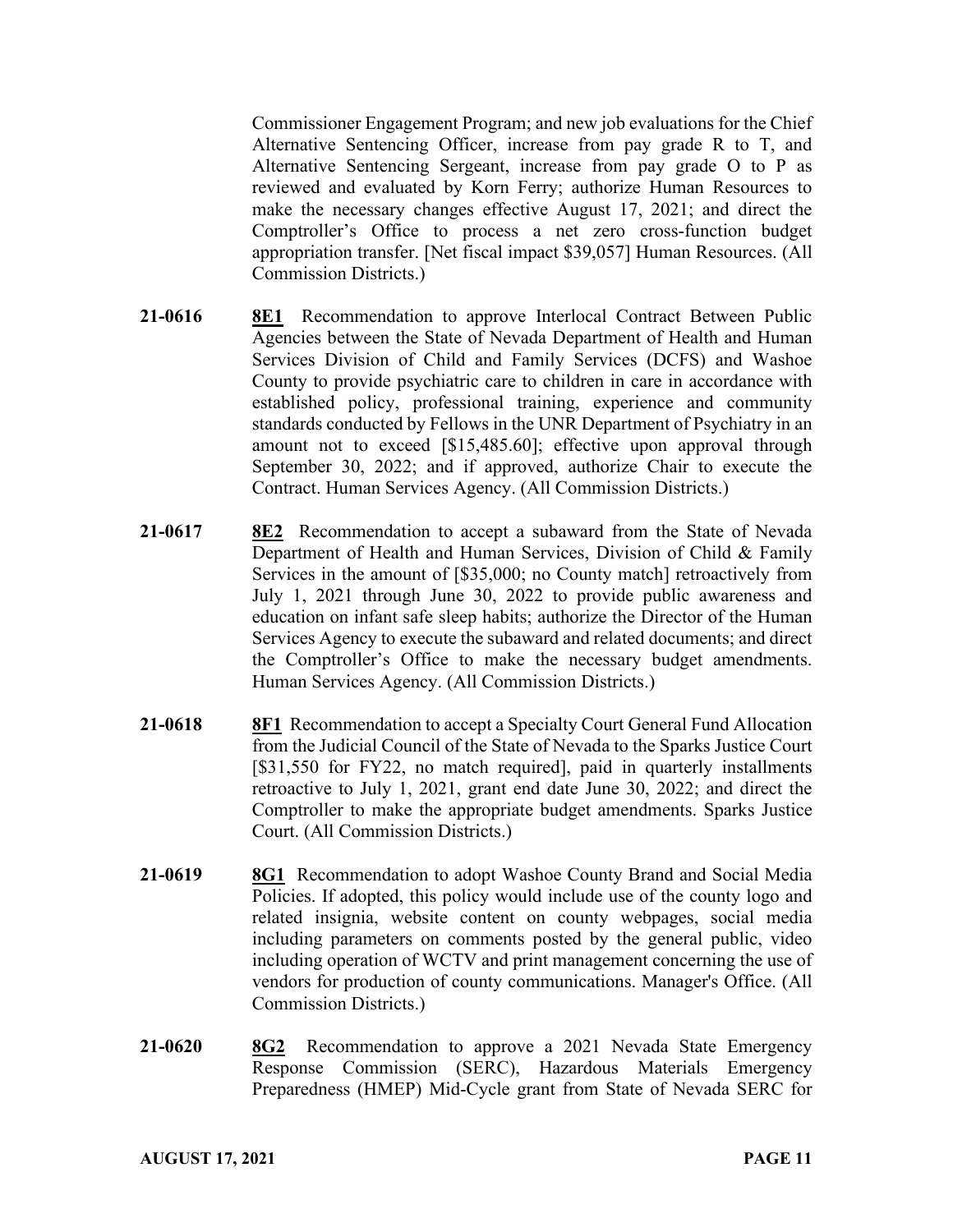[\$7,770.00, no county match required]; Grant Term: Retroactive from June 23, 2021 through September 30, 2021; If approved, authorize the Chairperson to execute grant documents and authorize the County Manager or his designee, to sign the Washoe County Sub-Grant Agreement between Washoe County and the Reno Police Department (RPD) per NRS 244.1505, in the amount of \$7,770.00 for HAZWOPER Training and Train the Trainer Courses: approve Resolution necessary for same; and direct the Comptroller's Office to make the appropriate budget amendments. Manager's Office. (All Commission Districts.)

- **21-0621 8G3** Recommendation to accept a 2022 Nevada State Emergency Response Commission (SERC), Operations, Planning, Training and Equipment (OPTE) grant for [\$29,000.00, no County match required] including funds to be used for food purchases. Grant Term is retroactive to July 1, 2021 through June 30, 2022. If approved, authorize the Chairperson to execute grant documents and authorize the County Manager or his designee, to sign the Washoe County Sub-Grant Agreement between Washoe County and the Reno Fire Department (RFD), on behalf of TRIAD HazMat Team, per NRS 244.1505 in the amount of \$15,000.00 for a toxic vapor analyzer: approve Resolution necessary for same; and direct the Comptroller's Office to make the appropriate budget amendments. Manager's Office. (All Commission Districts.)
- **21-0622 8G4** Recommendation to accept a 2022 Nevada State Emergency Response Commission (SERC), United We Stand (UWS) grant for [\$32,000.00, no County match required]. Grant Term is retroactive to July 1, 2021 through June 30, 2022. If approved, authorize the Chairperson to execute grant documents and authorize the County Manager or his designee, to sign and approve the Washoe County Sub-Grant Agreements between Washoe County and the Regional Emergency Medical Services Authority (REMSA), per NRS 244.1505 in the amount of \$15,122.50 for ballistic helmets, and Truckee Meadows Fire Protection District (TMFPD), per NRS 244.1505 in the amount of \$15,122.50 for ballistic plates: approve Resolution necessary for same; and direct the Comptroller's Office to make the appropriate budget amendments. Manager's Office. (All Commission Districts.)
- **21-0623 8G5** Recommendation to approve Commission District Special Fund disbursement in the amount of [\$25,000] for Fiscal Year 2021-2022; District 1 Commissioner Alexis Hill recommends a [\$25,000] grant to the Downtown Reno Partnership through the Community Foundation of Western Nevada as a restricted grant designated to support the funding of a van for the Downtown Reno Partnership Ambassadors; approve Resolution necessary for same; and direct the Comptroller's Office to make the necessary disbursement of funds. Manager's Office. (Commission District 1.)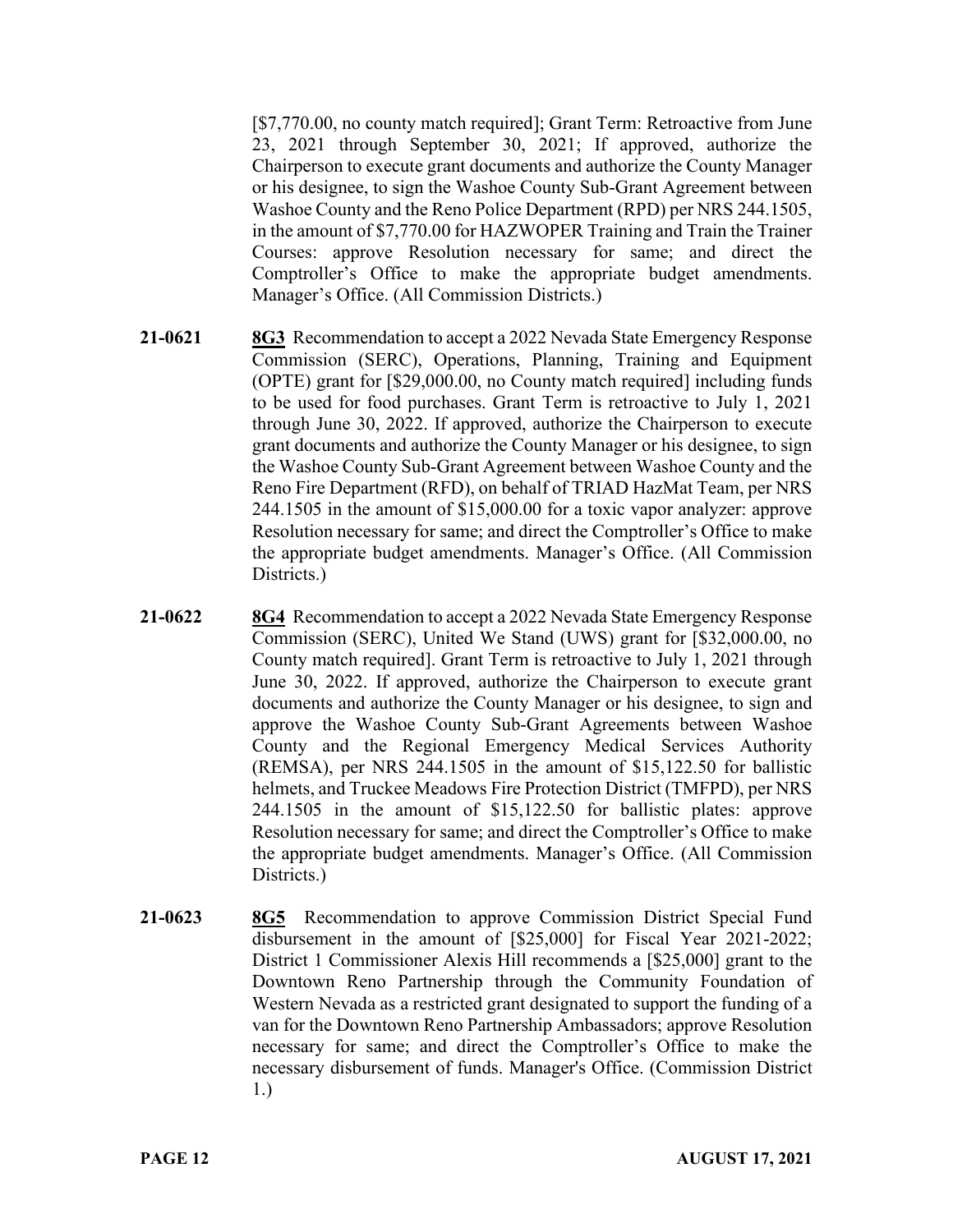- **21-0624 8G6** Recommendation to approve Commission District Special Fund disbursement in the amount of [\$1,000] for Fiscal Year 2021-2022; District 1 Commissioner Alexis Hill recommends a [\$1,000] grant to Local Food Network to support the Reno Local Food Faire event production expenses, including insurance, marketing, and equipment rental; approve Resolution necessary for same; and direct the Comptroller's Office to make the necessary disbursement of funds. Manager's Office. (Commission District 1.)
- **21-0625 8H1** Recommendation to accept Treasurer's status report for the period ending July 30, 2021, of payment of refunds on certain property tax overpayments for residential properties at Incline Village/Crystal Bay, in compliance with the October 21, 2019 Order issued by the District Court in Village League to Save Incline Assets, Inc., et.al. vs. State of Nevada, et.al., Case No. CV03-06922, as modified and clarified by the settlement agreement regarding the processing of refunds. Treasurer. (All Commission Districts.)

Regarding Consent Agenda Item 8G5, Commissioner Hill said she was making a donation from her discretionary funds to the Downtown Reno Partnership (DRP). She disclosed she had a position on the DRP board, but she had no pecuniary interest on that board. She reported her donation would provide funds for a van that would be used to provide transportation to the most vulnerable population downtown. Vice Chair Hartung thanked Commissioner Hill for her support of the DRP.

Chair Lucey noted Commissioner Hill was also making a \$1,000 donation from her discretionary funds to the Local Food Network to support the Reno Local Food Faire event. He thanked her for those disbursements into the community.

There was no response to the call for public comment on the Consent Agenda Items listed above.

On motion by Vice Chair Hartung, seconded by Commissioner Herman, which motion duly carried on a 5-0 vote, it was ordered that Consent Agenda Items 8A1 through 8H1 be approved. Any and all Resolutions or Interlocal Agreements pertinent to Consent Agenda Items 8A1 through 8H1 are attached hereto and made a part of the minutes thereof.

# **BLOCK VOTE – 12, 13, 14, 15, 17, 19, 20, 22, 23, 24**

**21-0626 AGENDA ITEM 12** Recommendation to retroactively accept and acknowledge the grant award from the State of Nevada, Administrative Office of the Courts to the Second Judicial District Court, in the amount of [\$1,068,889] (no match required), to support the Specialty Court programs, effective July 1, 2021, through June 30, 2022. District Court. (All Commission Districts.)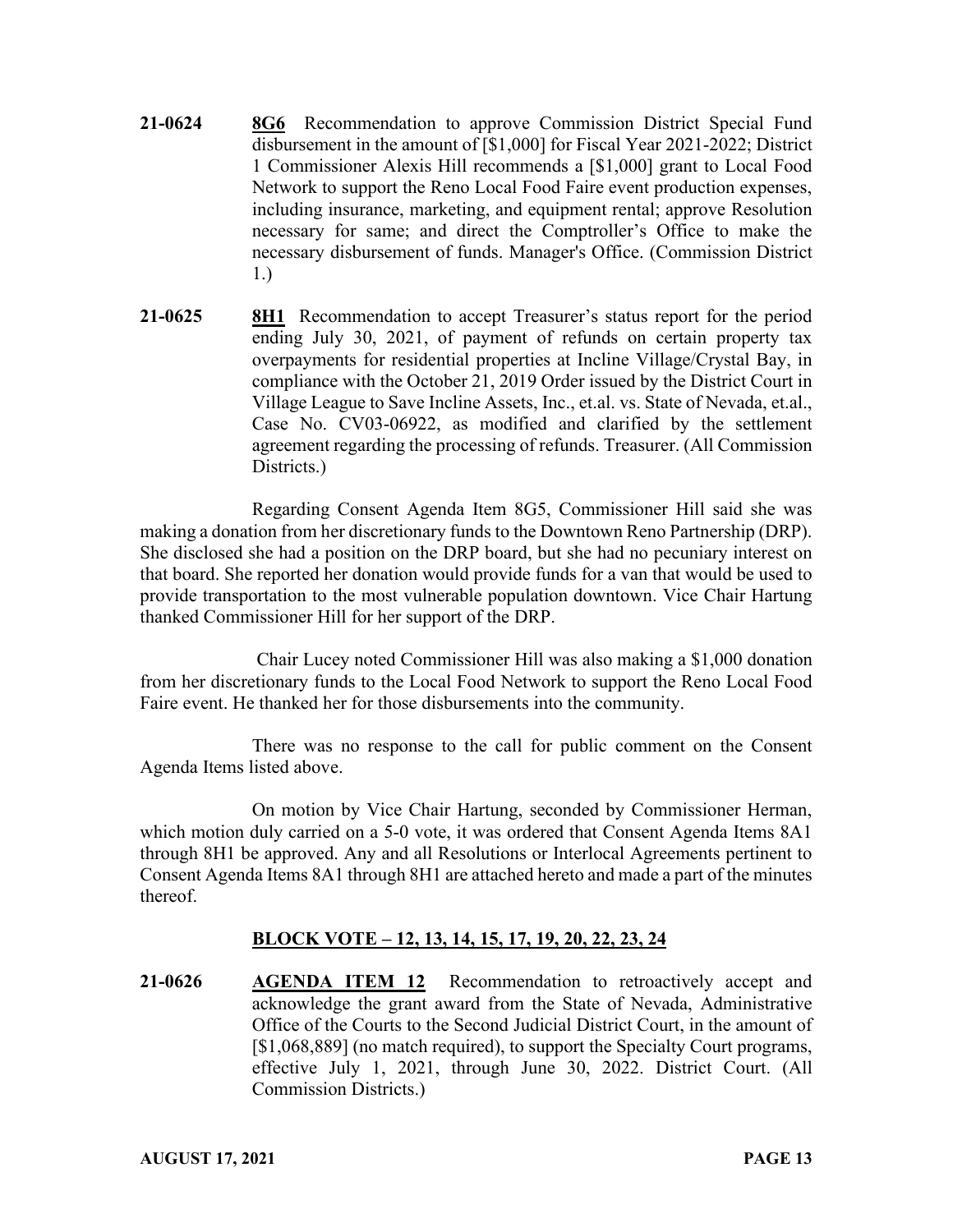There was no response to the call for public comment.

On motion by Vice Chair Hartung, seconded by Commissioner Hill, which motion duly carried on a 5-0 vote, it was ordered that Agenda Item 12 be accepted and acknowledged.

**21-0627 AGENDA ITEM 13** Recommendation to retroactively accept and acknowledge the grant award from the Substance Abuse and Mental Health Services Administration to the Second Judicial District Court, in the amount of \$367,453, (no match required) to support the Specialty Court programs, effective retroactively May 31, 2021 through May 30, 2022, and direct the Comptroller's Office to make the necessary budget amendments. District Court. (All Commission Districts.)

There was no response to the call for public comment.

On motion by Vice Chair Hartung, seconded by Commissioner Hill, which motion duly carried on a 5-0 vote, it was ordered that Agenda Item 13 be accepted, acknowledged, and directed.

**21-0628 AGENDA ITEM 14** Recommendation to approve purchases in the approximate amount of [\$150,000.00] from Merck Sharp & Dohme Corporation for vaccine in support of clinic operations on behalf of the Community and Clinical Health Services Division of the Washoe County Health District. Health District. (All Commission Districts.)

There was no response to the call for public comment.

On motion by Vice Chair Hartung, seconded by Commissioner Hill, which motion duly carried on a 5-0 vote, it was ordered that Agenda Item 14 be approved.

**21-0629 AGENDA ITEM 15** Recommendation to approve a Sole Source waiver to establish an emergency agreement with Well Care Services of Reno (Well Care) for Well Care to provide housing, property management and supportive services to the Crossroads Program, a Washoe County Human Services Agency (HSA) lead initiative providing a tiered/modified housing first approach, through effective programming services and community collaboration; the program has operated since 2011 and provides supportive housing and other services to men within the community's indigent population. If approved, the agreement would support the pilot program between Washoe County and Well Care Services of Reno retroactive June 14, 2021 through September 30, 2022 at a cost to the county of [\$1,815,439]. And if approved, further authorize the Purchasing and Contracts Manager to execute the Agreement. Human Services Agency. (All Commission Districts.)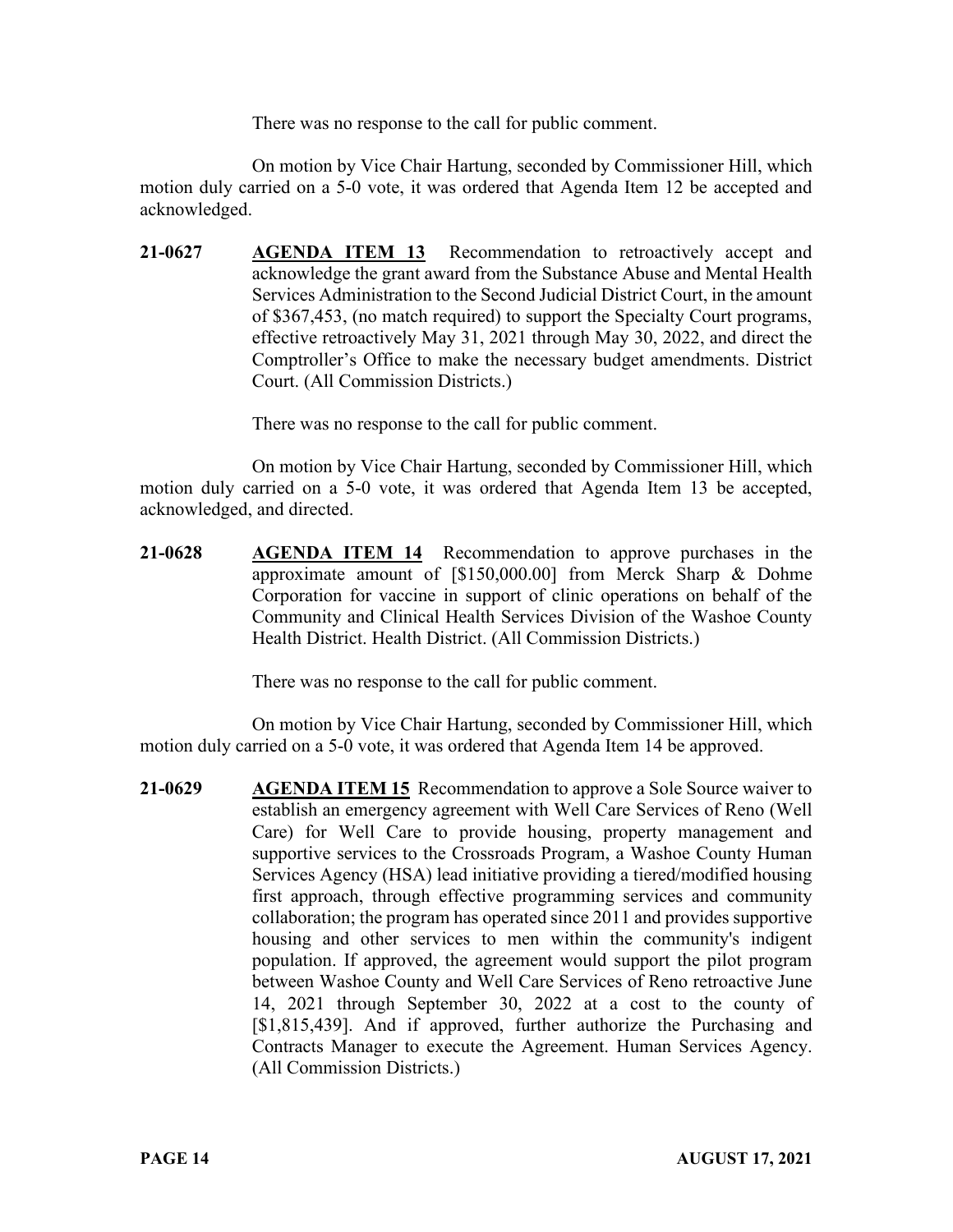There was no response to the call for public comment.

On motion by Vice Chair Hartung, seconded by Commissioner Hill, which motion duly carried on a 5-0 vote, it was ordered that Agenda Item 15 be approved and authorized.

**21-0630 AGENDA ITEM 17** Recommendation to approve Amendment #1 to the Agreement between Washoe County and Well Care Services Reno to support the pilot program for supportive housing of persons with intellectual or developmental disabilities or mental health conditions that impede their ability to live with complete independence retroactive August 1, 2021 through July 31, 2022 for [\$612,000] to be funded with Coronavirus State and Local Fiscal Recovery Funds as allowable; and if approved, authorize the Purchasing and Contracts Manager to execute Amendment #1; direct the Comptroller's Office to make the necessary cross-fund, cross-function budget appropriation transfers. Human Services Agency. (All Commission Districts.)

There was no response to the call for public comment.

On motion by Vice Chair Hartung, seconded by Commissioner Hill, which motion duly carried on a 5-0 vote, it was ordered that Agenda Item 17 be approved, authorized, and directed.

**21-0631 AGENDA ITEM 19** Recommendation to award Request for Proposal (RFP) No. 3153-21 for the Continuity of Operations (COOP) Planning and Training Vendor to the lowest responsive and responsible bidder, Risk Solutions International, in the amount of \$155,000 and if approved, authorize the Purchasing and Contracts Manager to execute the contract. The continuity of operations plan is being drafted for possible implementation by local governments and emergency service providers during a variety of emergencies or disaster events and is part of the 2020 State Homeland Security Continuity of Operations Grant for Sustainment. (All Commission Districts.)

There was no response to the call for public comment.

On motion by Vice Chair Hartung, seconded by Commissioner Hill, which motion duly carried on a 5-0 vote, it was ordered that Agenda Item 19 be awarded, approved, and authorized.

**21-0632 AGENDA ITEM 20** Recommendation to approve a FFY21 Emergency Management Performance Grant (EMPG) Letter of Intent stating the State of Nevada, Division of Emergency Management (NDEM) awarding [\$253,502.00 (\$253,502.00 County match required)] for FFY 2021 including funds to be used for travel; retroactive from October 1, 2020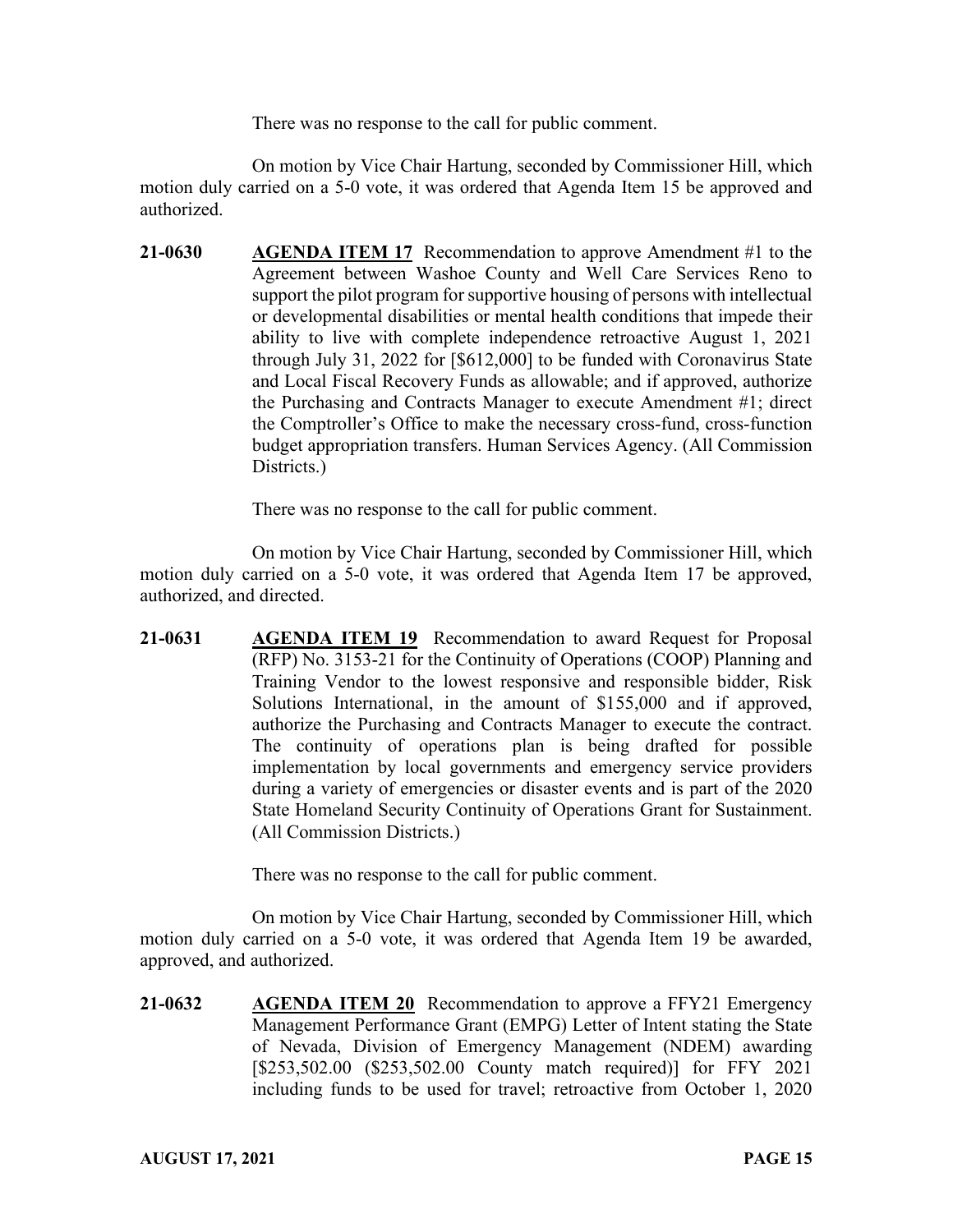through September 30, 2022; If approved authorize the County Manager or his designee to sign the grant award documents when received; and direct the Comptroller's Office to reimburse the General Fund through transfer for the expense of \$82,545.22 incurred in FY 21 and to make the necessary budget amendments. Manager's Office. (All Commission Districts.)

There was no response to the call for public comment.

On motion by Vice Chair Hartung, seconded by Commissioner Hill, which motion duly carried on a 5-0 vote, it was ordered that Agenda Item 20 be approved, authorized, and directed.

**21-0633 AGENDA ITEM 22** Recommendation to approve agreement between Washoe County and Alpine County for forensic pathology services by the Washoe County Regional Medical Examiner's Office on an as needed basis according to a set fee schedule for a variety of services for a period of up to three years effective retroactively on July 1, 2020. Regional Medical Examiner. (All Commission Districts.)

There was no response to the call for public comment.

On motion by Vice Chair Hartung, seconded by Commissioner Hill, which motion duly carried on a 5-0 vote, it was ordered that Agenda Item 22 be approved. The Interlocal Contract for same is attached hereto and made a part of the minutes thereof.

**21-0634 AGENDA ITEM 23** Recommendation to approve agreement between Washoe County and Tehama County for forensic pathology services by the Washoe County Regional Medical Examiner's Office on an as needed basis according to a set fee schedule for a variety of services for a period of up to three years effective on October 1, 2021. Regional Medical Examiner. (All Commission Districts.)

There was no response to the call for public comment.

On motion by Vice Chair Hartung, seconded by Commissioner Hill, which motion duly carried on a 5-0 vote, it was ordered that Agenda Item 23 be approved. The Interlocal Contract for same is attached hereto and made a part of the minutes thereof.

**21-0635 AGENDA ITEM 24** Recommendation to approve sole source purchase from NorCal Battery Company of DC power systems and batteries for the Washoe County Regional Communication System at the following communication sites: Slide Mountain, Mt. Rose, Marble Bluff and Snowflake Lodge for a cost not to exceed [\$160,000]; as recommended by the 800 MHz Joint Operating Committee on July 30, 2021. Technology Services. (All Commission Districts.)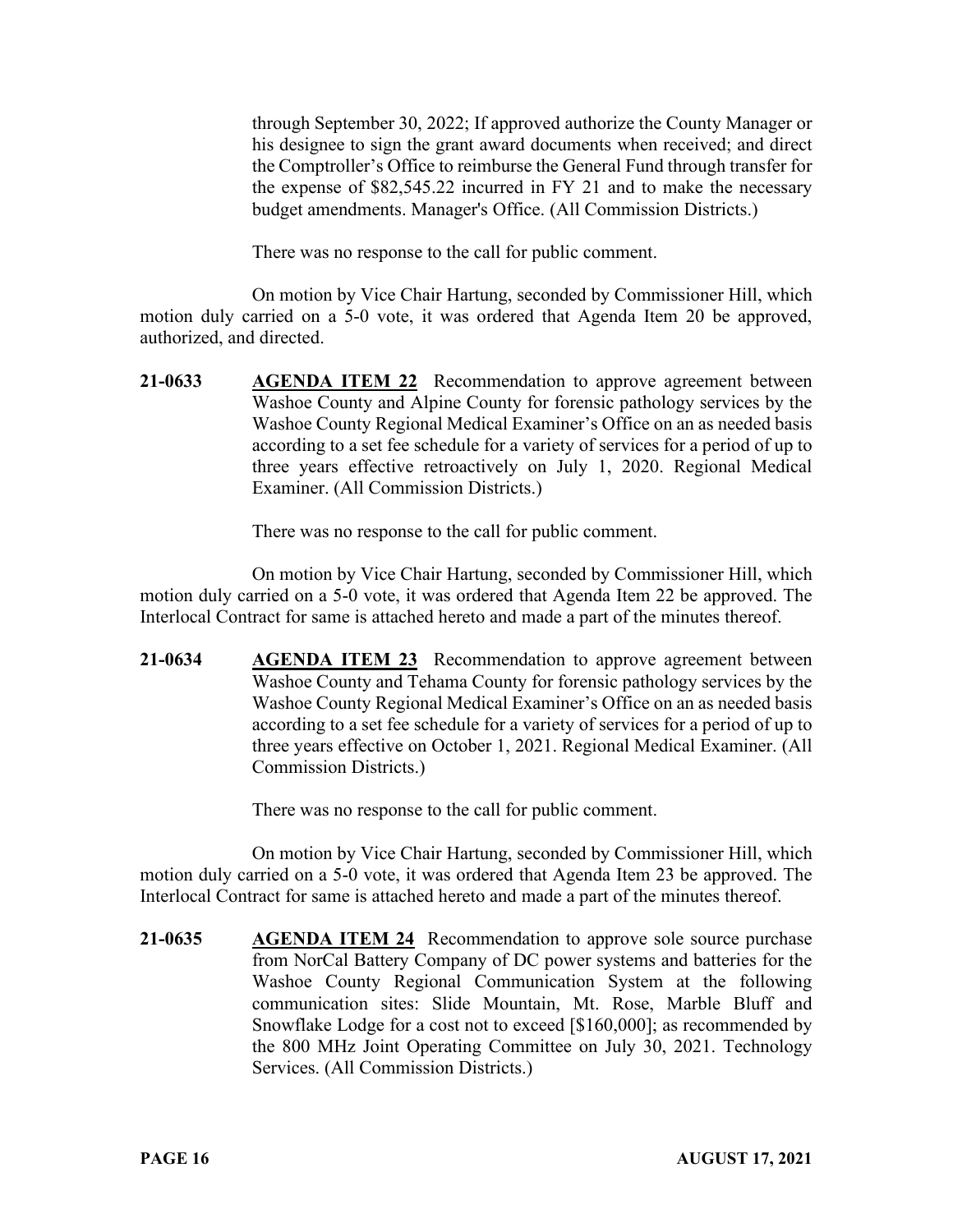There was no response to the call for public comment.

On motion by Vice Chair Hartung, seconded by Commissioner Hill, which motion duly carried on a 5-0 vote, it was ordered that Agenda Item 24 be approved.

**21-0636 AGENDA ITEM 9** Recommendation and possible action to direct staff to: (1) implement an improved development review process in lieu of the formal Citizen Advisory Board (CAB) program, the current role of which is limited to providing input and recommendations to Washoe County staff, the Board of Adjustment, the Planning Commission and the Washoe County Commission on proposed planning and development projects; and if approved (2) adopt the following Resolutions to dissolve the existing CABs as required by Washoe County Code 5.435: R21-025 East Truckee Canyon CAB, R21-026, Gerlach/Empire CAB, R21-027 Incline/Crystal Bay CAB, R21-028 North Valleys CAB, R21-029 Spanish Springs CAB, R21-030 South Truckee Meadows/Washoe Valley CAB, R21-031 Sun Valley CAB, R21-032 Warm Springs/Rural CAB, and R21-033 West Truckee Meadows/Verdi CAB. Community Services. (All Commission Districts.)

> **AGENDA ITEM 10** Recommendation and possible action to adopt Resolutions to create Citizen Advisory Boards (CABs) for the specific purpose of developing the commissioner support program, to be implemented within the Office of the County Manager, as funded on July 1, 2021 within the FY 22 operating budget. The Board may choose to create all or some of the CABs for the purpose stated, possible resolutions to create CABs include: R21-037 East Truckee Canyon CAB, R21-038 Gerlach/Empire CAB, R21-039 Incline/Crystal Bay CAB, R21-040 North Valleys CAB, R21-041 Spanish Springs CAB, R21-042 South Truckee Meadows/Washoe Valley CAB, R21-043 Sun Valley CAB, R21-044 Warm Springs/Rural CAB, and R21-045 West Truckee Meadows/Verdi CAB. Community Services. (All Commission Districts.)

Assistant County Manager Dave Solaro conducted a PowerPoint presentation, a copy of which was placed on file with the Clerk. He reviewed slides with the following titles: CAB Review Track 2; Request from Commissioners; Summary; Background (2 slides); Track 2 Proposal (5 slides); In Simple Terms; Possible Motion; Track 1 Request; Summary; Where we are; Engagement Opportunities; and Possible Motion.

Mr. Solaro noted the topic of CABs had a long history of both successes and potential failures as the County tried to gain input from the community. He said many attempts at getting things right had occurred over the years. Staff had reviewed best practices across the nation, incorporated input from the Board, and created two programs for the Board's consideration. He stated the first program aimed at getting the development component correct. He noted the County struggled by using CABs to obtain input from citizens for development, but the process was too lengthy and did not produce results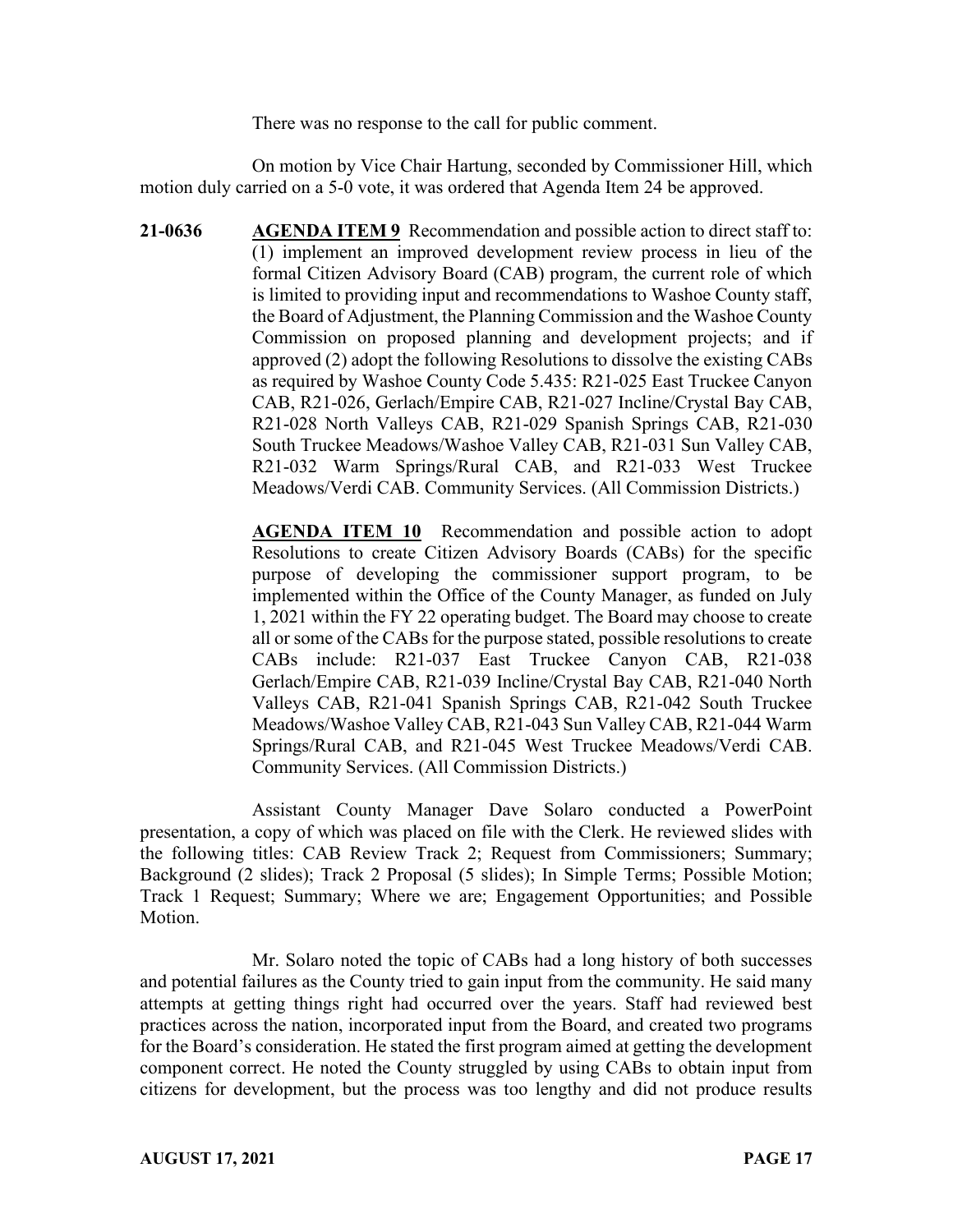community members sought. The current process did not bridge the gap between good development, community input, and quality decision making by the required boards. He said expectations varied between citizens and staff. He stated Washoe County was behind in implementing a better way to accomplish development review.

Mr. Solaro said the feedback most commonly heard from CABs indicated community members felt they were not heard by staff or the developers. He observed the timing was not optimal for gathering input early enough to make a solid difference. The proposed process would allow staff to know about projects in their infancy, provide tools to the project proponent to meet with the affected community, and gather meaningful input early enough so it could be incorporated into the project. This process would give projects a better chance to balance neighborhood input and owner needs. He said the process would build on the knowledge that both property owners and neighborhoods had rights. The goal was to increase the amount of time during which the neighborhood, staff, and maybe the Board could provide input on a project. He stated informal meetings would allow for more fluid communication and prevent potential Open Meeting Law (OML) violations. The process would provide meeting expectations and requirements to the applicant including format, required information, timing, and how results would be reported to County staff. He thought informing the commissioners of pending projects in their districts before the project was submitted would be one of the biggest benefits of the new process. The process would require the applicant to speak with technical experts within Washoe County when they had an idea about a project. This would allow them to verify whether the project would even have a chance of making it through the development code process. Staff and the Board would know about a project before the application was submitted, and staff would help the developer gather appropriate input from the neighborhood.

Mr. Solaro reiterated the CABs currently only served to provide input on the development process, but they had not performed that function well. He said CABs held quarterly meetings in some areas, but the timing did not always align with project applications. He said the application process could not be delayed once it was started, so CAB meetings could be missed. He noted staff often heard that the developer promised something at a community meeting, but they were not aware of the meeting or what was promised. The new process outlined the requirements for a community meeting so staff would be aware of what was discussed, and they would have the necessary information if a requirement needed to be made a condition of approval. He said staff recommended the Board pick from the existing CABs because the boundaries were known and some current CAB members were still active. He acknowledged some commissioners felt the CAB structure was very important, as was training citizens appropriately about OML and being good stewards of the citizen process.

Vice Chair Hartung mentioned his involvement with CABs started in the early 1990s. He asked about the noticing process, pointing out that a noticing requirement based on feet might only include one or two parcels depending on the size of those parcels. He asked whether the noticing requirements in Nevada Revised Statutes (NRS) needed to be changed to require developers to issue notices more broadly. He stated noticing issues could potentially become contentious.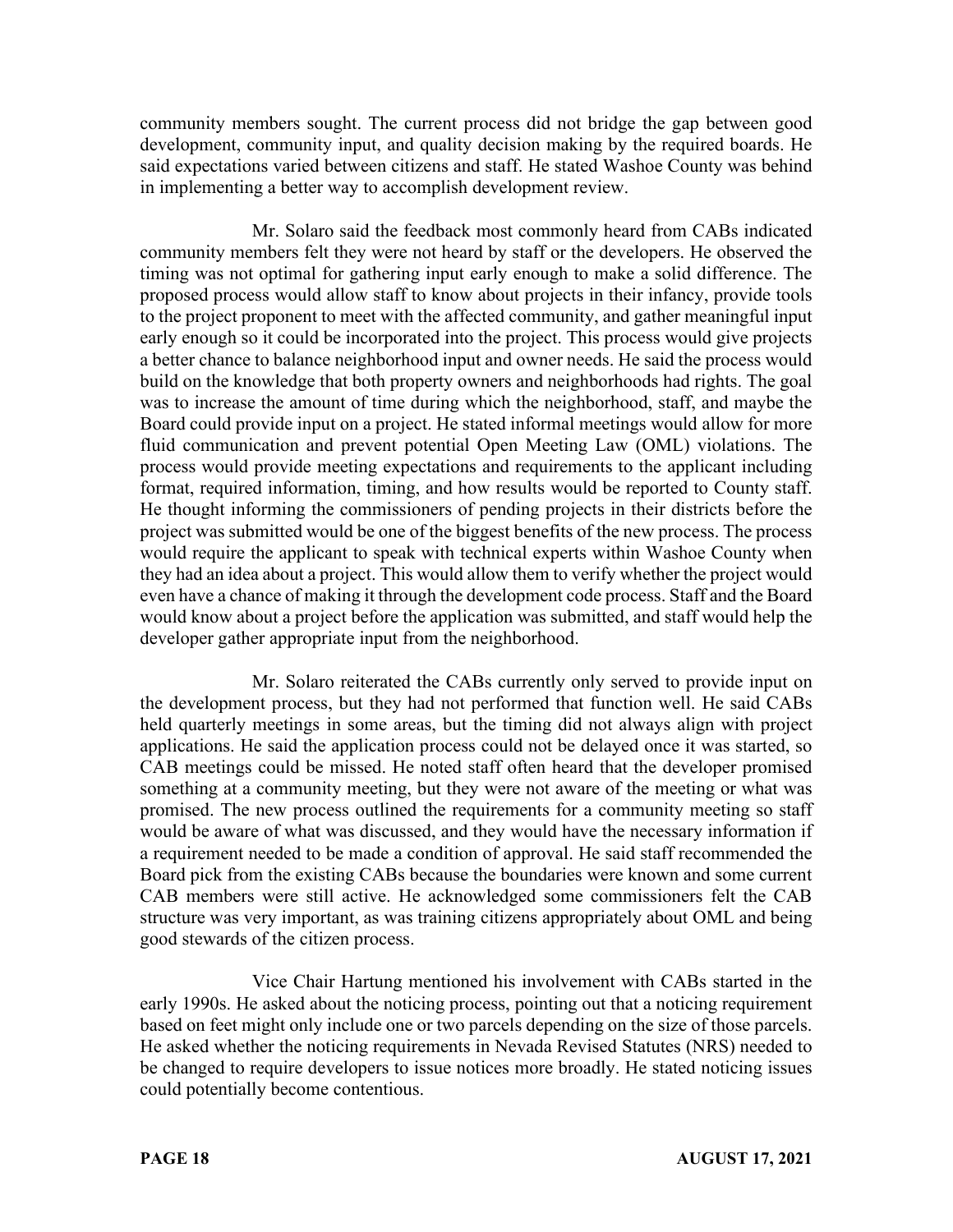Mr. Solaro agreed there was a fine line when noticing affected neighborhoods, and proposals defaulted to the minimum requirements per NRS. He said the new program would allow the Board to define noticing parameters because it was a program by Washoe County for Washoe County. He said having neighborhood ambassadors was another piece of this program. Staff thought utilizing existing CAB members to assist during the infancy of this program would help to involve the right neighborhoods for the right effect on developments. He said the other consideration was noticing too broadly, because that could involve people who would not be impacted by the development but who might not want any development to occur in the area. He suggested defining a distance from the affected parcel or a certain number of parcels. He said the current requirements included a certain distance and a minimum number of notifications.

Vice Chair Hartung asked whether promises made by a developer during a community meeting could be made into conditions of approval, providing the example of a stormwater utility built by a developer in Spanish Springs. Mr. Solaro acknowledged some aspects of a development project were out of the realm of immediate goals. He said the goal was to keep within the realm of what was currently available within the development code. He noted things like a promise of a park within a development would be captured, then either made into a condition of approval or a part of the application process. He said staff would have a recording of the meetings and a synopsis provided by the developer; these would be captured as staff worked through the application with the developer. He summarized some things would be captured in the development process and made part of the project while other things might potentially require a development agreement to make them happen.

Vice Chair Hartung said the developer had to go to the CABs two times in the past. He asked whether the new process would only require them to hold one meeting. Mr. Solaro replied the new process would not include a second step with an approval board unless a second step was developed through the Commissioner Support Program, whereby the application would be presented for informational purposes. Obtaining community input first would streamline the process and resolve many issues.

Commissioner Herman said she had tried to bring CABs back to their former status for the past 10 years, believing they worked the way they were in the past. She believed CABs no longer provided a forum to hear the people's voice. She stated she had been promised the freedom to develop a CAB format for her district. She believed the voice, vote, and the OML had been taken away from residents. She observed a significant amount of work and expense would be allocated to making changes she felt were not necessary.

Mr. Solaro said Agenda Item 10 would allow commissioners the opportunity to develop CABs with their vision for their district. The current format for the CABs did not work because they were focused on development, so staff would provide an avenue for the creation of each commissioner's vision, which would include regular meetings with a board that could take action. The level of action the CAB boards would be able to take needed to be defined. He acknowledged the two items encompassed a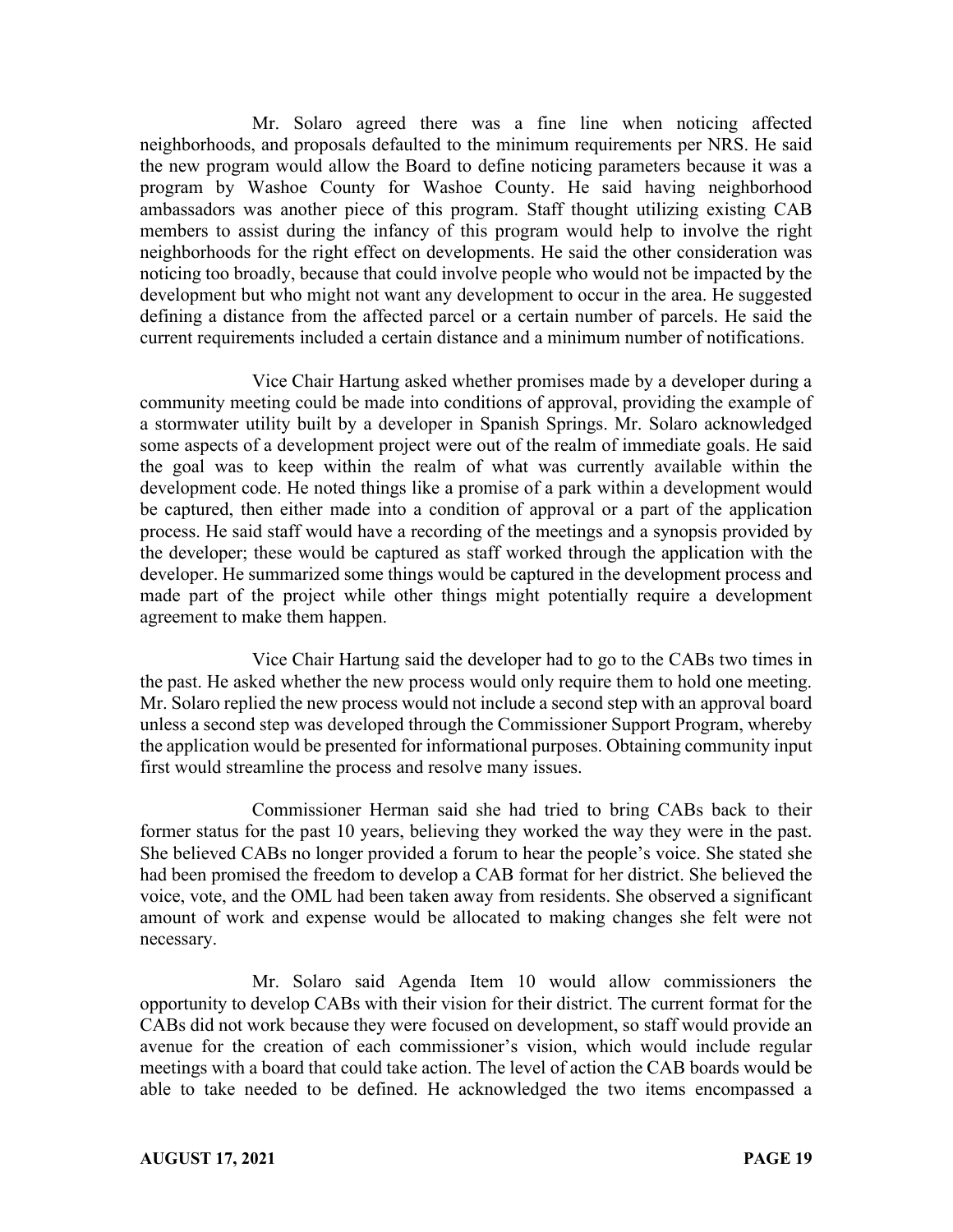significant amount of information and work. He said these changes had to be performed in multiple steps. He mentioned the CAB program had been reduced during the downturn in the economy in 2008 and 2009. He said the County was now in a position to put some funds back into community outreach and support.

Vice Chair Hartung noted there had been a time in the 1990s when the OML had not been strictly followed. He observed the OML had a tendency to hobble conversations because items not listed on agendas could not be discussed, and he expressed frustration because of those limitations.

Commissioner Jung said she would support whatever the other commissioners wanted to do in terms of community engagement and outreach. She noted she did not face the same issues because her district was constrained by the other municipalities. She reserved the right to have a budget authority should she need to address an emerging issue in her district.

Commissioner Hill applauded the positive aspects of Mr. Solaro's presentation. She thought getting early feedback from affected neighborhoods and requiring that feedback be incorporated in the development plan was important. She noted her CAB was very active unlike CABs described in the staff report. Her CAB members enjoyed giving feedback on development in Incline Village and Crystal Bay, but their feedback was not incorporated in the development plan because of timing issues with the approval process. She offered to provide detailed feedback on the timing for noticing, the difficulty of holding meetings within two miles of the development site, and the logistics of holding meetings. She expressed excitement about reforming the CABs. She stated she preferred having open meetings because they were posted, had official agendas, and included public comment. She wanted to see her CAB continue to hold open meetings. She spoke about the Incline Village Mobility Hub, which would eventually be reviewed by the Board and require development entitlements. She wanted to ensure that the CAB had a forum to provide official feedback. She said some members of her CAB told her they had not been contacted about this process. She asked whether additional feedback could be sought if the CABs were reformed at this meeting, and whether different resolutions for a particular CAB could be presented at a future meeting. She thought the issue was headed in the right direction, but she wanted to see more community feedback.

Mr. Solaro said he understood that both Commissioners Herman and Hill wanted to have a formal board with agendas and monthly meetings to discuss certain things within their community. He stated the next step would be to take input from the CABs and use that to define the CABs associated with this new program. Staff had written some resolutions to cover the legal aspects, such as area plans, which would require some CABs to review certain development projects in the interim period. He observed staff sought feedback from CAB members and commissioners about moving forward to the next CAB program, which would potentially hold regular monthly meetings with formal agendas to hear about community issues.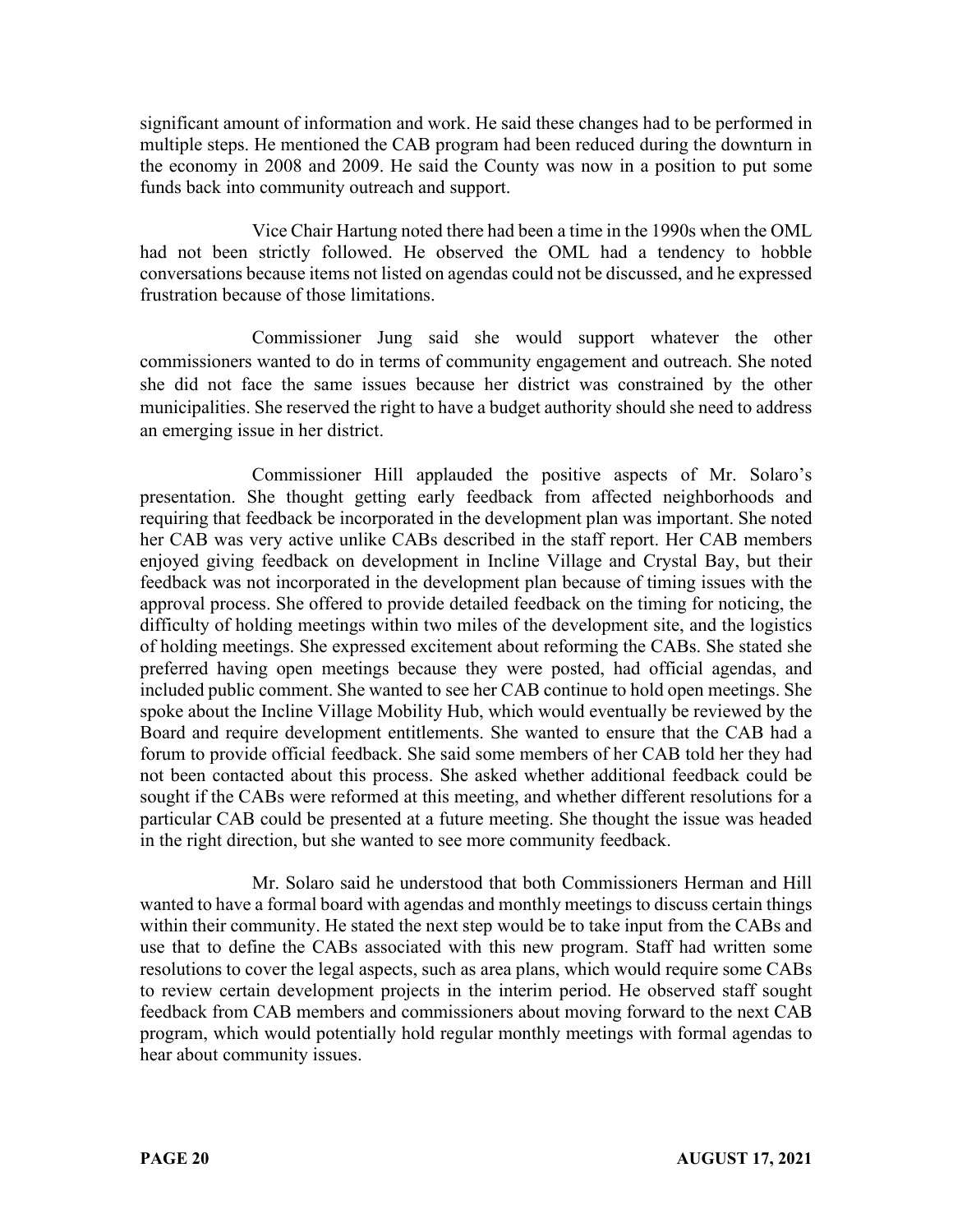Chair Lucey acknowledged the commissioners' concerns. He agreed the CABs had been neutered over the past seven years and members had been disenfranchised. He acknowledged he initially thought it was more important to just deal with development issues and that had led to a lack of attendance and frustration with the CABs. He understood Commissioners Hill and Herman felt a structured open meeting was important. He mentioned he once learned about a development project in his district through community members who had received notices, but he did not hear about it from staff. He noted his district was large but only had one CAB; in contrast, Commissioner Herman's district had several CABs for specific geographical regions. He mentioned dynamic noticing for different development projects. He thought it was important for each commissioner to define a program for their district. He wanted the option to request broader noticing for projects that would affect more community members. He agreed with having the minimum be a standard but wanted to have the ability to ensure there was better outreach.

Chair Lucey thought each commission district had specific needs and they needed the flexibility to address those needs. He observed that developers attended meetings and presented to CAB boards but there was no true dialogue. He agreed with Vice Chair Hartung's comment about the flexibility of meetings 20 years prior. He said the rigid structure of open meetings presented greater liability and removed the opportunity for discussion. He thought there were benefits to both ways of holding meetings, and he wanted to make sure the structure would be commission district specific. He believed the focus needed to be on doing better outreach with the community to ensure residents knew, understood, and were involved in what was happening in their community. He reiterated the importance of having a dialogue rather than presentations. He wanted to ensure the format for District 2 was different in that he wanted the ability to have the sheriff talk about public safety, the fire chief discuss fire safety, and other things of that nature.

Vice Chair Hartung summarized the intent was to have the applicant hold community meetings not constrained by OML, and those conversations would be captured. There would then be an open meeting with agenda items to review the community discussions and OML would apply. Mr. Solaro replied that could be one outcome. He said the intent of track 2 was to facilitate dialogue between the applicant and the neighborhood. He stated that dialogue did not currently take place, so this new process would force it to occur. He said community members, boards, and commissions had all expressed the need for those discussions. He noted the Planning Commission, the Board of Adjustment, and any approving boards would know that community dialogue had taken place before the developer presented a project to them. He said the second part of track 1 was intended to help define what community engagement opportunities each commissioner would need in their district so staff could create programs for each district.

Vice Chair Hartung noted the Sheriff's Office (SO) and fire chief had community liaisons in the past, but he was unsure whether the current budget allowed for that additional staff. He mentioned CABs used to have the ability to include agenda items giving the Nevada Department of Transportation (NDOT), the Regional Transportation Commission (RTC), and other agencies the opportunity to answer questions.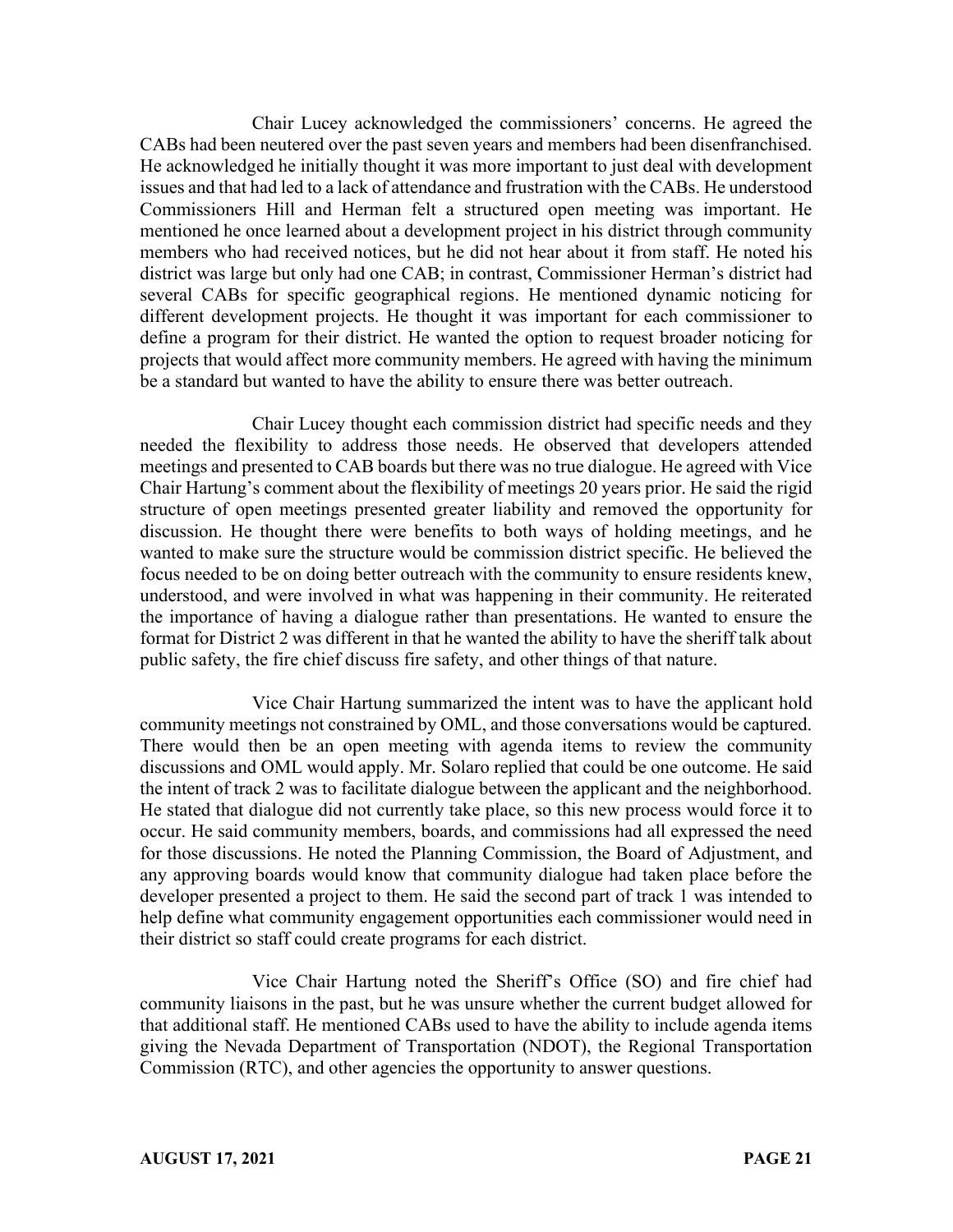Chair Lucey mentioned NDOT would often turn down invitations to attend meetings because they did not want to participate in open meetings or put something on the record for which they would be held accountable. He conjectured those agencies might want to participate in more flexible meetings if that became an option.

Commissioner Herman said the SO, the fire chief, and the RTC would sometimes participate in CAB meetings. They were not always scheduled to speak but they would do so if they had public information to share. She believed having them involved could work.

Chair Lucey said commissioners relied on CAB chairs to ask the various agencies to attend meetings in the past, but the current technology and various conduits for information allowed commissioners to anticipate the needs of the community. He noted the civic engagement platform Zencity provided insight into what people wanted to discuss, so it eliminated the time spent waiting for information. He said the needs of citizens could be better addressed by anticipating their needs.

Commissioner Hill agreed with the comments about the need for flexibility. She asked for confirmation that commissioners would be able to reform their CABs and give feedback about the structure of the new CAB. She said she preferred to hold public meetings, but she would not dictate that to her CAB. She asked whether the issue would be brought back to the Board if any resolutions or changes were needed. She inquired whether Agenda Item 10 provided enough flexibility. Mr. Solaro confirmed staff believed Agenda Item 10 provided the necessary flexibility as it created CABs for the specific purpose of holding meetings to gather input from the community. The input would then potentially either translate to another resolution reforming the CAB in the future or dissolving that CAB and recreating something else. He stated the districts would end up with a board potentially governed by OML.

Commissioner Hill mentioned this issue could not be discussed in the current CAB meetings because CABs were only able to discuss development projects. She thought reforming the CABs and getting some direction from CAB members was a great opportunity to learn and to better serve the community.

On the call for public comment, Ms. Maeve Susan Ambrose asked whether she would be allowed to speak for three minutes on each item for a total of six minutes. Chair Lucey replied the items were consolidated and she would be allotted three minutes to speak. Ms. Ambrose found the recommendations for Agenda Item 10 to be more bullet points rather than examples, and she wished for more detailed information. She expressed disappointment because the pre-planning committee had not consulted former CAB members who had recently termed out. She hoped the right technology tools would be found so seniors who had difficulty with new technology would still be able to participate in meetings. She thought the County needed to record CAB meetings.

Ms. Pam Roberts requested an opinion from Assistant District Attorney Nathan Edwards on whether public commenters could be allotted six minutes to speak. Mr.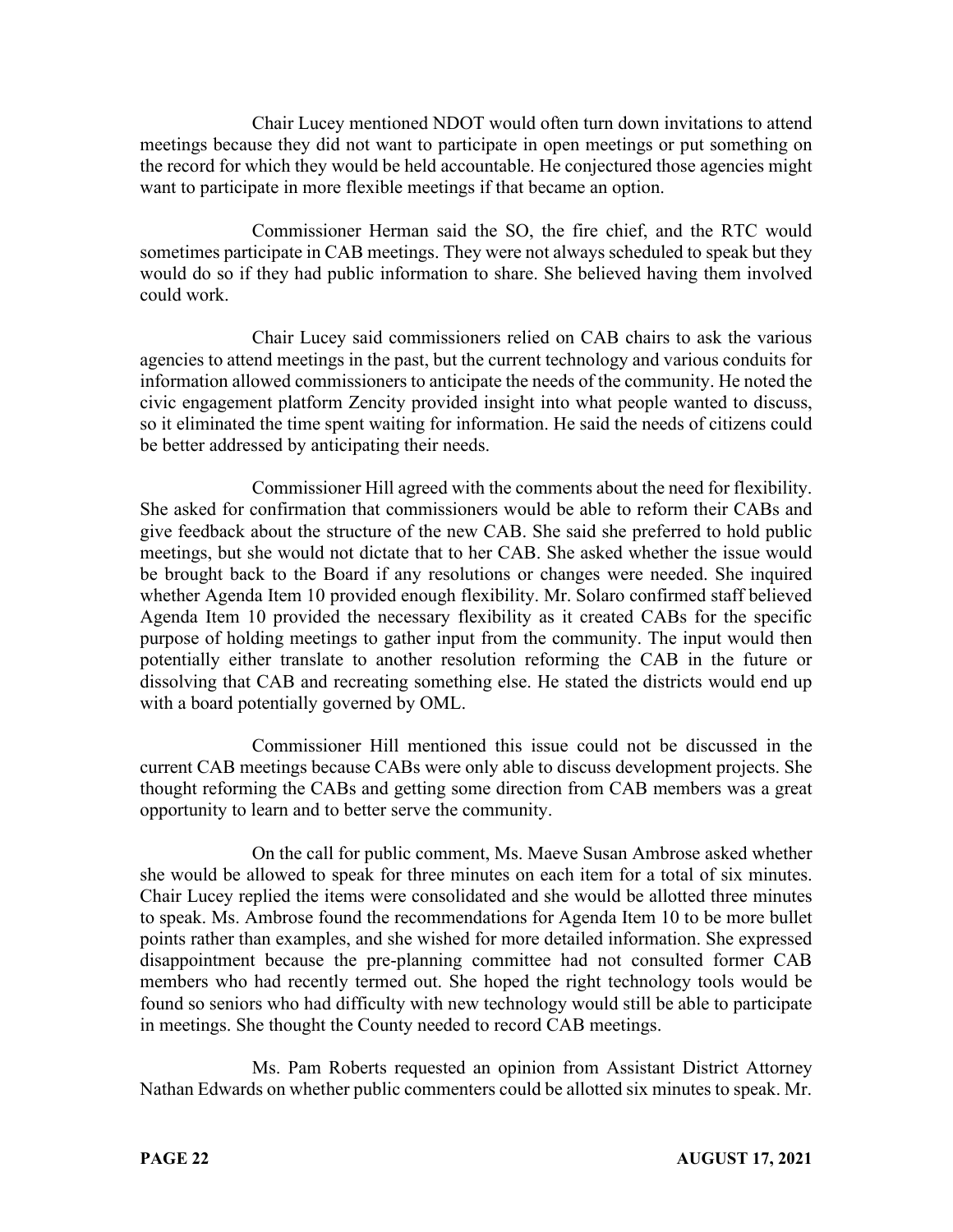Edwards said the agenda stated that agenda items could be combined with other items. He indicated the combined items were essentially now one item being considered by the Board. He believed limiting public comment on the combined items to three minutes per speaker was up to the Chair's discretion. He said this was common practice and he was not aware of any legal restriction against this time limit.

Ms. Roberts agreed providing community input earlier in the development review process could be helpful to the developer, though she felt former CAB members and other interested community members should help determine the details of the review process. Regarding Agenda Item 10, she questioned whether creating a CAB to assist with the development of the Commissioner Support Program was the right option because some people wanted the restrictions of OML and some did not. She said she would support providing CABs the ability to discuss issues besides development projects.

Mr. Dave Snelgrove stated he ran a neighborhood meeting the prior week regarding a development project because the Sun Valley CAB only met four times per year, which did not work well with the development process. He wondered whether CAB meetings could be run in part as workshops which might not need to follow the public meeting element. He spoke about noticing requirements and expressed concern about meetings involving small projects.

Mr. Kenji Otto disagreed with dissolving the CABs and asked that the Cold Springs Valley CAB be reinstated. He said that community was large and had special needs which community members needed to be able to discuss. He suggested that developers, particularly those from outside Washoe County, be required to have meeting of a minimum size. He said some community members provided misinformation and community centers were difficult to reserve. He thought neighborhood meetings needed to be encouraged.

Mr. Roger M. Edwards said he had been involved in CABs for 20 years. He stated the CABs had not failed; they were silenced. He believed CABs needed to deal with a variety of issues, not just development projects, and this proposal was a complicated solution. He said CABs need to be put back the way they used to be. As a planning commissioner, he relied on CABs because they talked with local people.

County Clerk Jan Galassini advised the Board she received two emailed public comments from Ms. Kathie Julian and Ms. Diane Becker, which she placed on the record.

Vice Chair Hartung asked what would happen if the Board chose not to make a decision at this time. Mr. Solaro replied CABs would remain the same, with CAB meetings being held for development purposes only. Vice Chair Hartung stated CABs were the first step in the development process when they started in the 1990s; other components of CAB meetings were added later.

Chair Lucey mentioned several public commenters said they had not been included in the CAB review process. He asked for information about outreach efforts. Mr.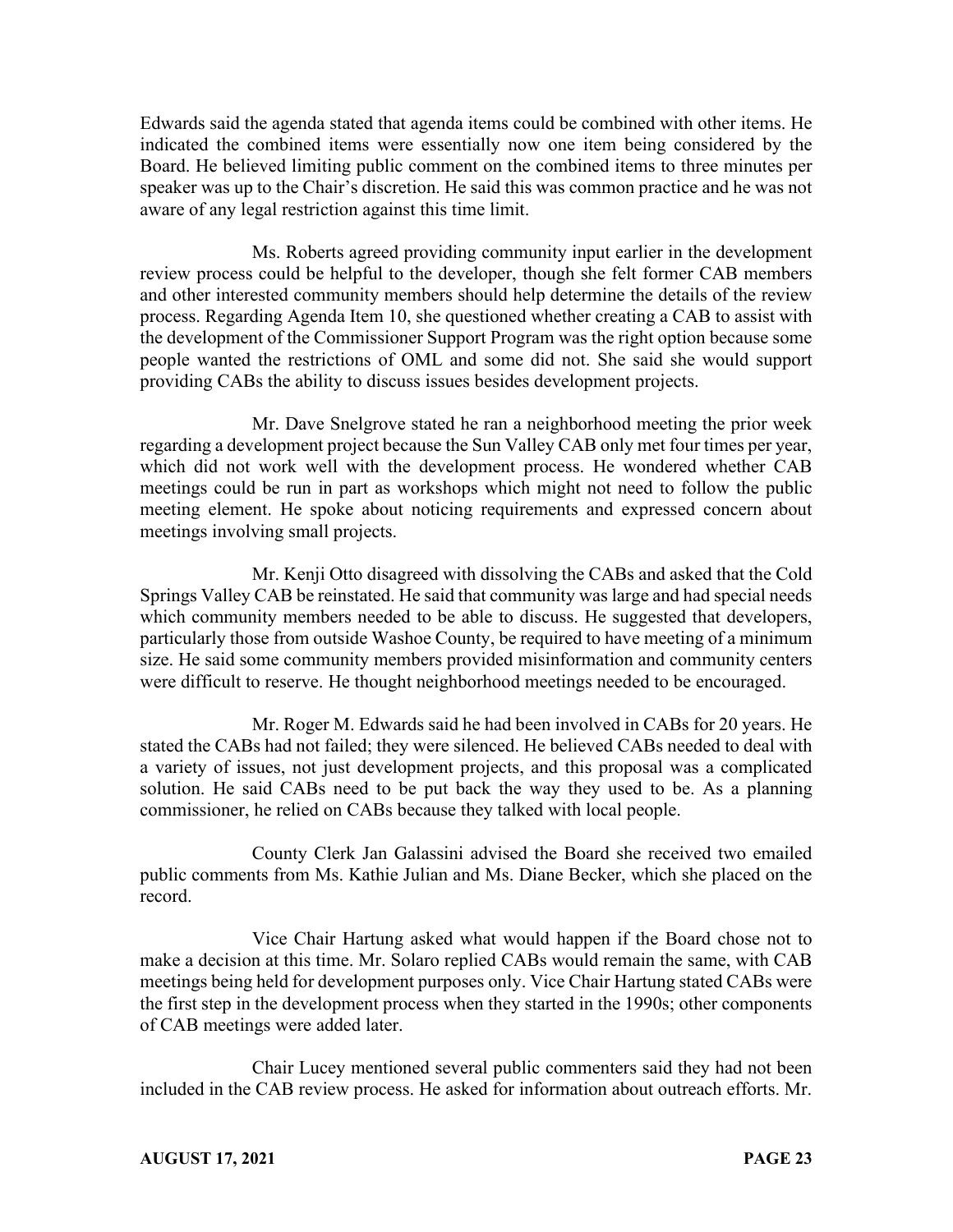Solaro replied staff had contacted the CAB chairs and vice chairs during the prior week to explain the two agenda items. He said staff had listened to public comments at various meetings and contacted the planning commissioners. He stated the Board had provided direction through the strategic planning process. He noted library staff was one of the best resources for understanding feedback from community members, and the public could review the different engagement opportunities listed on the presentation. He assured the Board that staff had contacted the CABs regarding this issue.

Chair Lucey asked whether there would be discussions about the new construct of the CABs if these items were approved. He said each commissioner's understanding of a CAB was different and asked whether there was a way to provide a foundational understanding of a hybrid model which would allow some flexibility. Mr. Solaro responded Agenda Item 10 provided the flexibility. He said each commissioner would define what they were looking for through the budgeting process with the help of staff who had been hired to deal specifically with this.

County Manager Eric Brown said staff had heard the concerns of the commissioners and the CAB leadership, which he observed was different for each district. He reiterated CABs would not go away; they would operate under a different format. He summarized the desire for CAB agendas to be broader than just development items and to have a CAB configuration which might be unique by district or community. He said the new program would give commissioners the ability to have a more direct conversation with each community about the format for meetings and establish unique CAB configurations based on future conversations. He stated the Board had provided the staffing to execute these changes whereas the County did not previously have the capability to make them. He committed to monitoring this issue, speaking with each commissioner individually, and attending community meetings to make sure he listened to community members' concerns. He thought this was one of the most important things the County could do to improve responsiveness to its constituents. He understood some commissioners were interested in having structured agendas and minutes while others wanted more informal meetings; the new program would provide the desired structure for each commissioner.

Commissioner Hill said she supported these items. She observed the process needed to begin so staff and the commissioners could obtain feedback from the CABs about what they would like to see in the future. She noted the current CAB format did not allow for this type of public meeting. She believed the new staff was ready to work through this process and that the community development staff was capable of trying this new way of getting community input. She said she would be willing to try this new process to give her CAB more of a voice and more opportunities to be involved.

Vice Chair Hartung asked whether the Board needed to define each resolution or all resolutions. Mr. Solaro responded the intent of this item was to allow each commissioner to determine whether the currently defined CABs would be useful moving forward. He said a commissioner might not want to create a CAB if the structure was not working for their district. He said the CABs were defined by areas with which the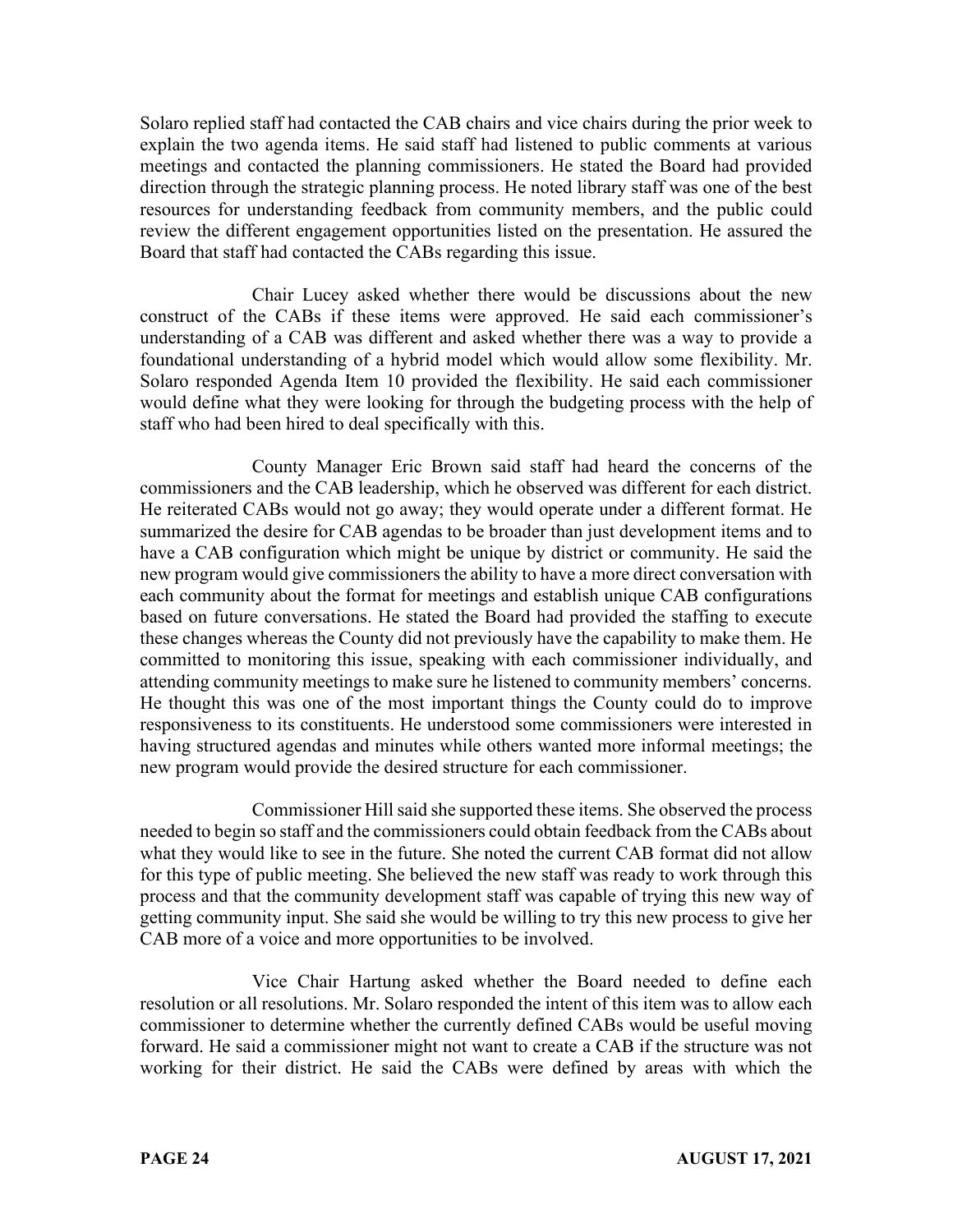commissioners were familiar, but staff wanted to leave the decision of whether to reinstate them or a portion of them to the commissioners.

#### **1:30 p.m. Commissioner Jung was disconnected from the meeting.**

Vice Chair Hartung asked whether a commissioner could add a CAB. Chair Lucey replied that any additions would be done through the process. He said all existing CABs would stay as they currently were, but there might be opportunities for each commissioner to add or reduce their CABs as needed for involvement within their district.

On motion by Commissioner Hill, seconded by Vice Chair Hartung, which motion duly carried on a 4-0 vote with Commissioner Jung absent, it was ordered that Agenda Item 9 be directed and adopted. The resolutions for same are attached hereto and made a part of the minutes thereof.

On motion by Vice Chair Hartung, seconded by Commissioner Hill, which motion duly carried on a 4-0 vote with Commissioner Jung absent, it was ordered that Agenda Item 10 be adopted. The resolutions for same are attached hereto and made a part of the minutes thereof.

**1:35 p.m. The Board recessed.**

# **1:45 p.m. The Board reconvened with Commissioner Jung absent.**

# **BLOCK VOTE – 11, 16**

**21-0637 AGENDA ITEM 11** Recommendation to approve a resolution transferring Washoe County's 2021 pro-rata share of the State of Nevada's Private Activity Bonding Authority (\$6,154,447.40) to the Director of the State of Nevada Department of Building and Industry to support the construction of "The Ridge at Sun Valley" at 5100 W. 1st Avenue, Sun Valley, Nevada, which is a multifamily project of approximately 200 affordable housing units rent restricted to 60% of Area Median Income or below, and to authorize the chair to sign the resolution. (APN: 085-820-31, Applicant: Ulysses Development Group. Project property owner Sun Valley Ridge, L.P.) Community Services. (All Commission Districts.)

There was no response to the call for public comment.

On motion by Vice Chair Hartung, seconded by Commissioner Hill, which motion duly carried on a 4-0 vote with Commissioner Jung absent, it was ordered that Agenda Item 11 be approved and authorized. The Resolution for same is attached hereto and made a part of the minutes thereof.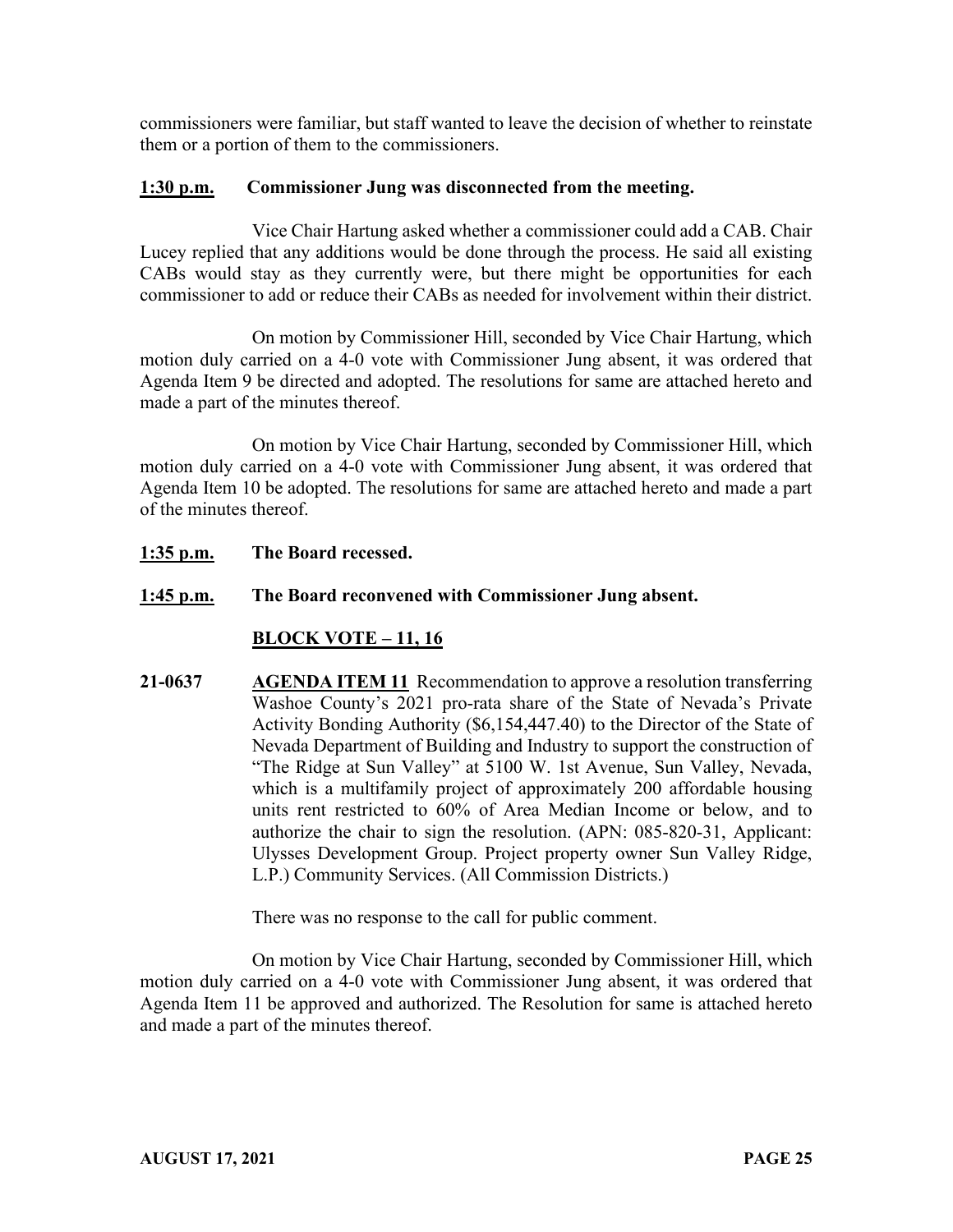**21-0638 AGENDA ITEM 16** Recommendation to (1) accept the FY22 sub-grant award from the State of Nevada Department of Health and Human Services, Division of Public and Behavioral Health (DPBH) in the amount of [\$114,268.00; no county match] retroactive for the period of July 1, 2021 to June 30, 2022 to provide behavioral health services for clients with substance use issues; (2) approve Amendment #4 to the contract currently awarded to Alta Vista Mental Health, LLC (awarded Request for Proposal (RFP) #3087-19) for Operator of Women's and Families Supportive Community on and off of the campus of Northern Nevada Adult Mental Health Services (NNAMHS) to: (a) authorize an increase in the amount of [\$114,268.00] to support increased staffing needs, for a total payment amount of [\$635,912.20] retroactive for the term of July 1, 2021 through June 30, 2022; (b) authorizes an increase in the amount of [\$114,268.00] to support increased staffing needs, for a total payment amount of [\$635,912.20] to the remaining two (2) renewal periods; (c) if approved authorize the Purchasing and Contracts Manager to execute the Amendment and revise the Purchase Order; (3) authorize Director of Human Services Agency to retroactively execute the grant and related documents; and direct the Comptroller's office to make the necessary budget amendments. Human Services Agency. (All Commission Districts.)

There was no response to the call for public comment.

On motion by Vice Chair Hartung, seconded by Commissioner Hill, which motion duly carried on a 4-0 vote with Commissioner Jung absent, it was ordered that Agenda Item 16 be accepted, approved, authorized, and directed.

**21-0639 AGENDA ITEM 18** Recommendation to appoint two (2) candidates to fill two open positions for wildlife representation on the Washoe County Advisory Board to Manage Wildlife, with a term effective August 17, 2021 through August 1, 2024. The applicants are Matt Melarkey, Coby Rowe and Rob Pierce. Appointments would be pursuant to NRS chapter 501.265. Manager's Office. (All Commission Districts.)

Chair Lucey mentioned the Washoe County Advisory Board to Manage Wildlife worked directly with the Nevada Department of Wildlife and was very active in state discussions. He said three applicants were under consideration. He recommended appointing Mr. Melarkey and Mr. Rowe, a motion seconded by Commissioner Hill.

Commissioner Herman said she would recommend Mr. Melarkey and Mr. Pierce. Chair Lucey acknowledged her recommendation but noted Mr. Rowe had been nominated by a member of the wildlife organization.

There was no response to the call for public comment.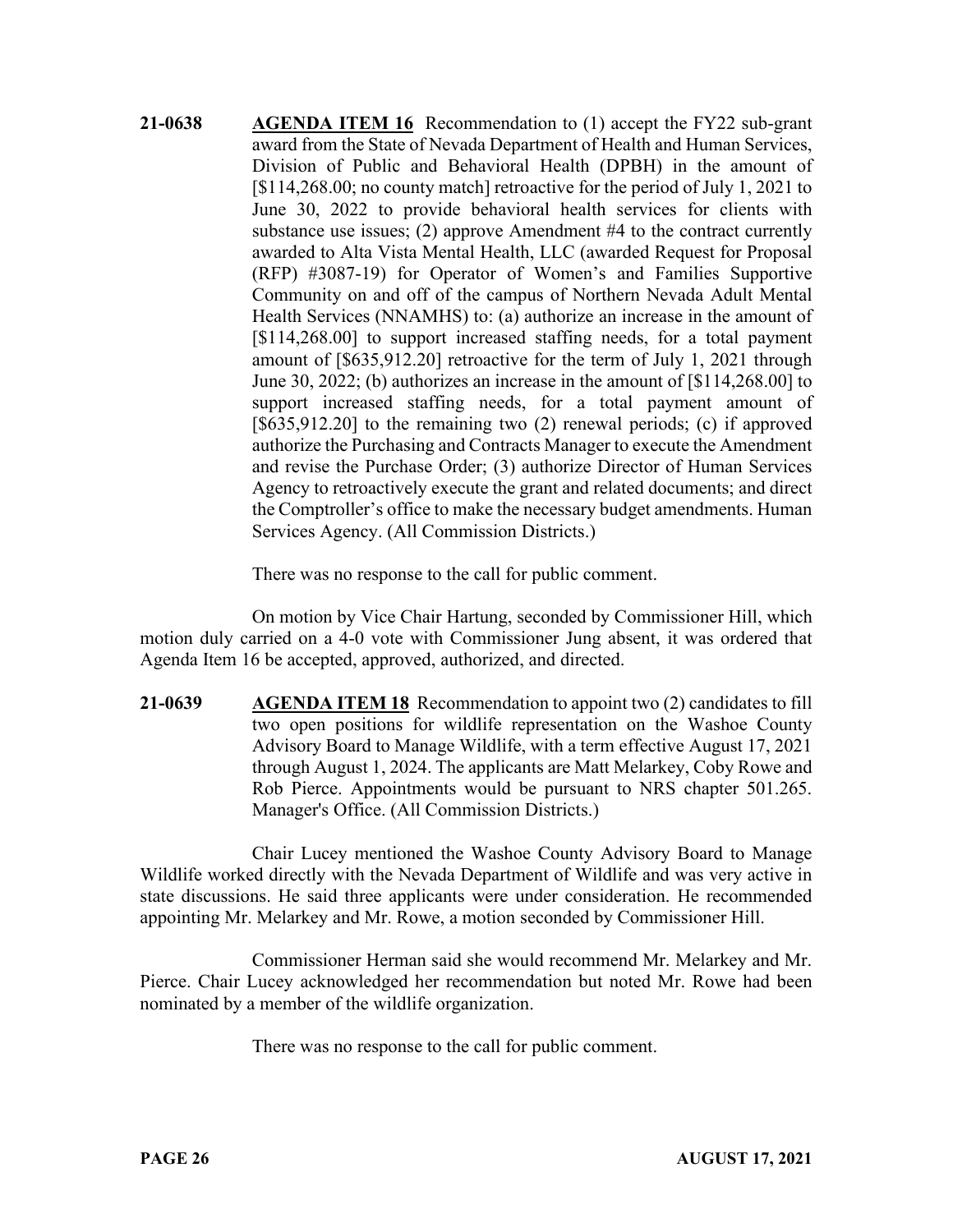On motion by Chair Lucey, seconded by Commissioner Hill, which motion duly carried on a 4-0 vote with Commissioner Jung absent, it was ordered that Coby Rowe and Matt Melarkey be appointed to the open positions for wildlife representation on the Washoe County Advisory Board to Manage Wildlife, with a term effective August 17, 2021 through August 1, 2024.

**21-0640 AGENDA ITEM 21** Recommendation and possible action to adopt Washoe County 2021 Commission Election Districting criteria and guiding principles in accordance with applicable law including NRS 244.014 and NRS 244.018. Manager's Office. (All Commission Districts.)

Mr. Brown conducted a PowerPoint presentation, a copy of which was placed on file with the Clerk. He reviewed slides with the following titles: Redistricting Project Team Overview; Washoe County Redistricting Project Team; Proposed Redistricting Guidelines (3 slides); and Redistricting Project Timeline.

County Manager Eric Brown said the guidelines were consistent with those adopted by the Board of County Commissioners after the last census in 2011. He stated the existing districts would be the benchmarks and the information would be uploaded. He noted the timeline for the project would be tight because of the timing of the Census Bureau's release of information; all information would be provided to Registrar of Voters (ROV) Deanna Spikula by October 1, allowing her the time she needed to work with the other jurisdictions.

Vice Chair Hartung asked whether the Board would provide feedback on the wards for the two cities or whether they would only provide feedback for the commission districts. Mr. Brown said the Board would only work on the commission districts, and the ROV would work with the cities on their districting program.

Chair Lucey asked whether Mr. Brown had received the State's timeline for their Senate and Assembly districts. Mr. Brown said he had not received that information but expected to get it in early September.

Commissioner Hill asked whether a definition of compactness had been provided. She observed the commissioners had very differently sized districts. Mr. Brown replied he did not have a definition, but he could obtain clarification. Commissioner Hill said she wanted clarification because, through her research, she found compactness should be the lowest priority if it was required; it could interfere with goals such as keeping communities of similar demographics together.

Commissioner Hill observed the timeline would not provide much time to obtain public feedback. She asked whether proposed maps would be available online with district level demographics for the public to view and make comment on before they were presented to the Board. Mr. Brown replied they could be made available online if the Board desired, although there would not be a lot of time for the public to provide feedback.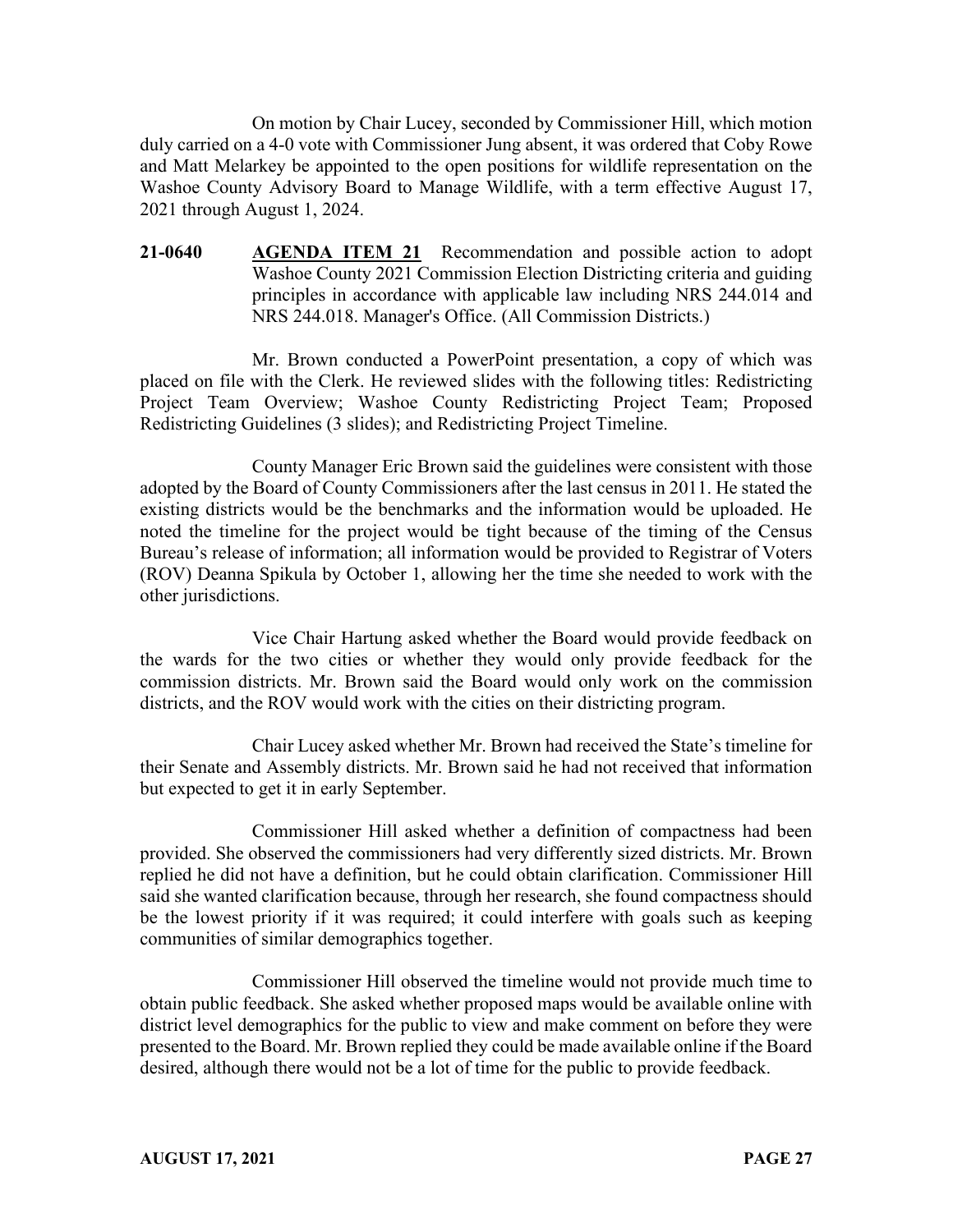Commissioner Hill thought that would be helpful. She believed this needed to be an open public process as much as possible, and the public should be given time to make comments so the Board could review them and respond if necessary.

Vice Chair Hartung asked whether it would be possible for the Board to add a commission district. Chair Lucey replied no, the population would first need to reach 700,000 per Nevada Revised Statutes.

**21-0641 AGENDA ITEM 25** Presentation by Washoe County COVID-19 response Incident Commander Dave Solaro on COVID-19 Delta variant data and information in Washoe County to include an update on impacts, vaccination status, State Directives in place, and general information for the community. Manager's Office. (All Commission Districts.)

Assistant County Manager Dave Solaro conducted a PowerPoint presentation, a copy of which was placed on file with the Clerk. He reviewed slides with the following titles: What we will cover; Objectives; Current COVID by the numbers (3 slides); Current Vaccination status in our community; What does Directive 047 mean to us?; What are our businesses saying?; Tips for our community; How to use the COVID Risk Meter; and Questions.

Mr. Solaro said providing relevant information to the Board and citizens was a good idea in light of the current COVID-19 (C19) surge and the new State directives. One objective in ongoing C19 operations was to provide good information to the community so the public could make informed decisions related to their behavior. He said the best source of current information was the covid19washoe.com website. He noted C19 cases in the community had started increasing at a fairly rapid rate. Numbers started to increase in Clark County about four weeks prior, and Washoe County historically followed four weeks behind Clark County. He noted the County had a test positivity rate of just below 5 percent in July, but that rate had increased to 18.4 percent as of August 16.

Mr. Solaro spoke about the information tracked in the COVID Risk Meter, noting the meter had jumped from moderate to very high. He stated the sewer study showed increasing concentrations of C19 markers within the sewer sheds for the past three weeks. He noted the County had 293 confirmed and 56 suspected C19 hospitalizations on December 24, 2020, which was at the height of the last surge. Currently there were 133 confirmed and suspected hospitalizations. He stated one concern of the Incident Management Team (IMT) was the inability to adequately staff hospitals. He noted staff might not be available even if the beds were. He said this concern was an issue across the country and it included traveling nurses. He conjectured the staffing issue could be a result of C19 burnout.

Mr. Solaro indicated the demand for the C19 vaccine had been significant early in the pandemic when the supply was lower, but the demand waned as the supply became more abundant. He said community vaccination progress had been slow over the past couple of months, but vaccination rates continued to increase gradually. He noted the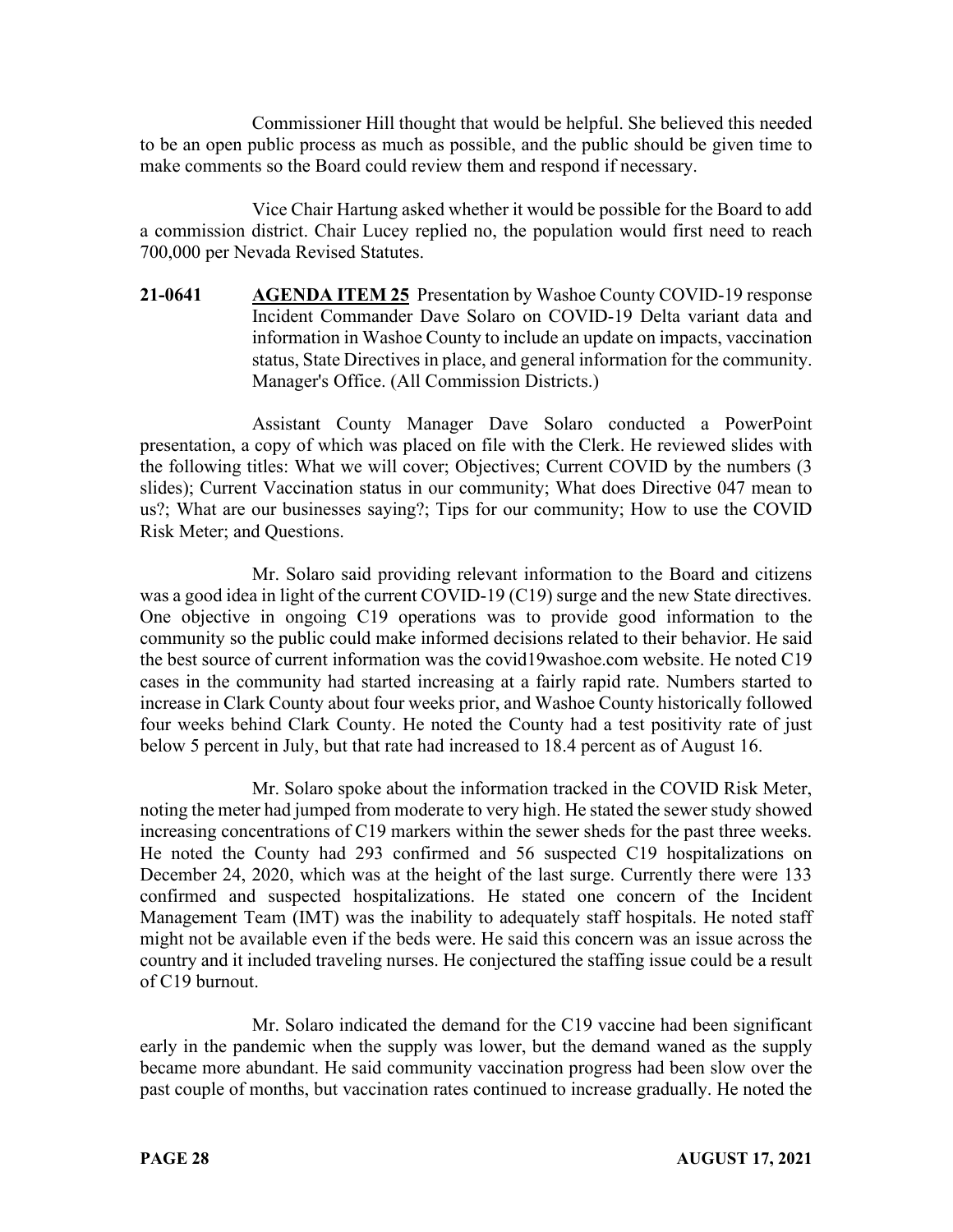Centers for Disease Control and Prevention (CDC) provided guidance for a third C19 shot for immunocompromised individuals; those individuals could contact Walgreens or CVS to receive a third shot. He said the Washoe County Health District (WCHD) was working through the second guidance provided by the CDC, and staff would provide information to the Board and the community through the regional information center.

Mr. Solaro spoke about Directive 047 related to masking, one of the three latest directives provided by Governor Steve Sisolak. He acknowledged several public commenters had opined about the effectiveness of wearing masks. He reiterated the directive was issued by the governor, not implemented by Washoe County, but the County was following the guidelines within the community. The question most often asked by community members, he noted, was about the requirements for discontinuing masks. He noted school masking requirements were covered under Directive 048. He stated the desire to stay open and provide services was the prevailing sentiment amongst the business community. Business owners wanted patrons to follow the mask signage as posted and they asked for patience. He noted contact tracers were hearing about people going out into the community while they waited for their test results. He said the test result turnaround time was currently approximately 24 hours, but it could take up to 36 hours. He urged community members to use the COVID Risk Meter to make decisions.

Chair Lucey said he disliked wearing a mask and felt better able to breathe without one. He expressed frustration because the burden for mask enforcement fell on businesses, and the issue required a larger discussion with stakeholders and hospitals. He believed the intent had always been to ensure hospitals were able to treat individuals, not to completely stop the spread. He thought stopping the spread of a virus had never been possible because viruses mutated and changed. He was unsure of whether the County was doing everything possible to mitigate the spread of C19. He believed a discussion about managing hospitals appropriately was important. He noted CDC guidelines included having 200 tests per 100,000 residents. He feared individuals were leaving their home while waiting for test results. He believed individuals had access to at-home rapid tests and those cases were not captured. He said no one was denying there was an increase in cases, but he wondered about the implications for the population of 500,000 residents.

Chair Lucey said the IMT had done a phenomenal job with vaccination efforts, though he acknowledged vaccines had medical repercussions. He believed more discussions with the community and stakeholders should have taken place prior to the implementation of mandates because of the various impacts across the three jurisdictions. He stated work on the COVID Risk Meter, vaccines, and the sewer study each played an important role. He asserted the County needed to increase testing and decrease positivity rates or the current cycle would continue. He understood the governor retained the option to issue a mask mandate through his emergency directives, but he thought a discussion with local authorities was needed because it was difficult to enforce an unanticipated rule. He wanted to continue to reduce the turnaround time for test results. He asked about outreach efforts and community feedback for the unwillingness to get vaccinated.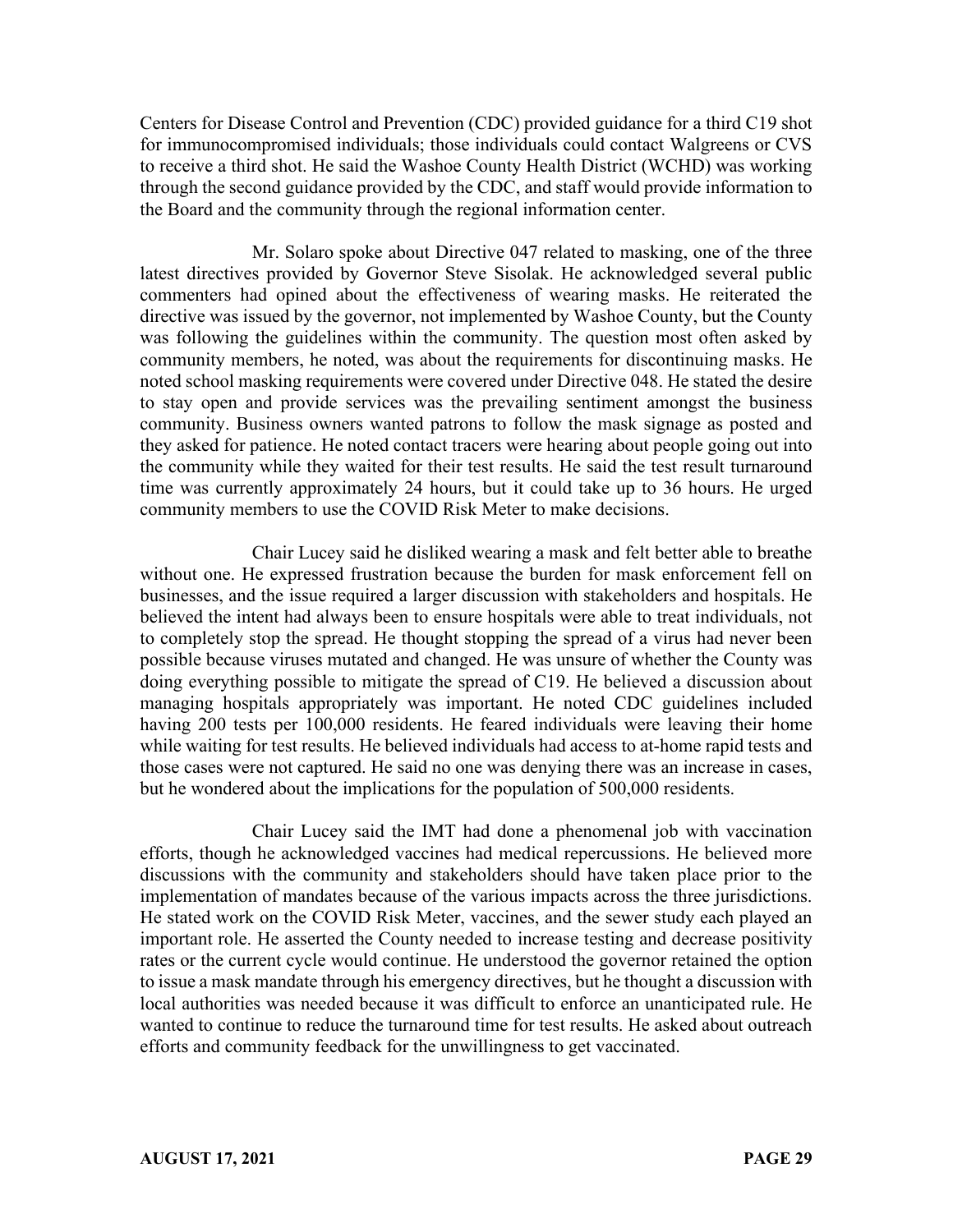Mr. Solaro said the biggest comment received by the IMT was the ease of getting the vaccine. He stated most vaccines were currently being administered by primary care physicians and pharmacies. The pod was administering a smaller percentage of vaccines than it had in the past, but that could change if the Food and Drug Administration (FDA) provided direction on booster shots. He said staff had been working to improve access and make it more convenient for people to get the vaccine. The IMT had tried different venues to increase access, and recently business owners had started discussing the possibility of hosting clinics at their locations.

Vice Chair Hartung agreed businesses should not have to police masking, but he also did not want businesses to close. He believed methodologies used to keep some businesses open could have been applied to other businesses. He expressed concern about the lack of communication, noting the commissioners had not been included in the governor's press conferences. He indicated the County had been asked to produce a local authority plan, which he believed had been circumvented by Directive 047. He asked whether the County had hit the triggers in the local plan prior to the implementation of Directive 047, to which Mr. Solaro replied they had not.

Vice Chair Hartung asked why the local authority plan had been developed, stating hundreds of hours from stakeholders had gone into producing the plan. He noted the mandates were not initiated by the local authorities and clarified he believed he was not in a position to direct mandates because he was not a medical professional. He asked for confirmation that the County was administering 185 tests per 100,000 residents per day. Mr. Solaro said the current data indicated 192 tests per 100,000 residents were being performed daily. Vice Chair Hartung observed a relatively small number of individuals were tested daily. He felt the Board had not been consulted and he questioned what the local authority plan had really meant.

Commissioner Hill stated the booster shot was a concern for many people in her district. She asked whether Mr. Solaro had information about the process for the booster shot and about how individuals would be contacted. She knew many lessons had been learned during the initial vaccination push, so she wanted to know how that would affect the next round of shots. Mr. Solaro responded the first step was for the FDA to authorize the booster, and he understood the president suggested moving in that direction. He said more testing was needed for the booster shot. He noted any immunocompromised individuals could receive the third shot by contacting Walgreens or CVS. The WCHD pod would begin administering the third shot later that day. He stated up-to-date information would be communicated to the community through the regional information center. He noted the County also needed to receive guidance from the State to ensure shots were administered appropriately.

Chair Lucey asked Mr. Solaro to provide bi-weekly updates about vaccines and testing to the Board as long as the County remained in a high transmission designation based on the CDC guidance. He understood the IMT maintained a website and tried to disseminate as much information as possible, but he wanted updates during meetings to help the Board make informed decisions about policy and outreach.